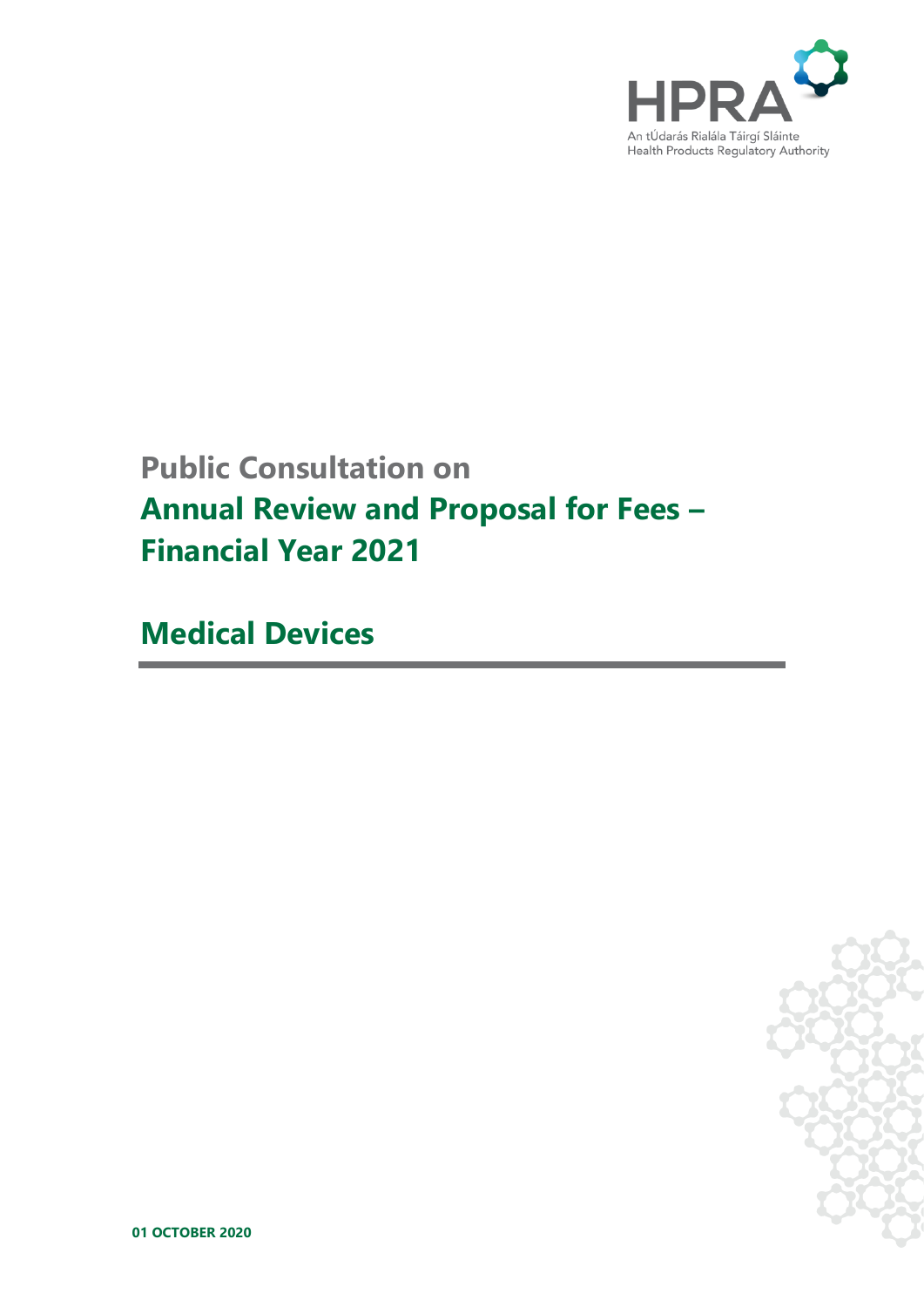## **CONTENTS**

| -1         | <b>INTRODUCTION</b>                                 | 3              |
|------------|-----------------------------------------------------|----------------|
| 2          | THE OPERATING ENVIRONMENT                           | 3              |
| 3          | STRATEGIC DIRECTION OF THE HPRA                     | 4              |
| 4          | <b>PROPOSED CHANGES FOR 2021</b>                    | 5              |
| 5          | <b>PROPOSED FEES</b>                                | 7              |
| 6          | <b>DETAILED CHANGES TO FEES</b>                     | 7              |
| 6.1        | General change to fees                              | $\overline{7}$ |
| 6.2        | Other proposed adjustment to fees - MEDICAL DEVICES | $\overline{7}$ |
| 7          | <b>CONSULTATION</b>                                 | 12             |
| APPENDIX I | SERVICE LEVELS - MEDICAL DEVICES                    | 13             |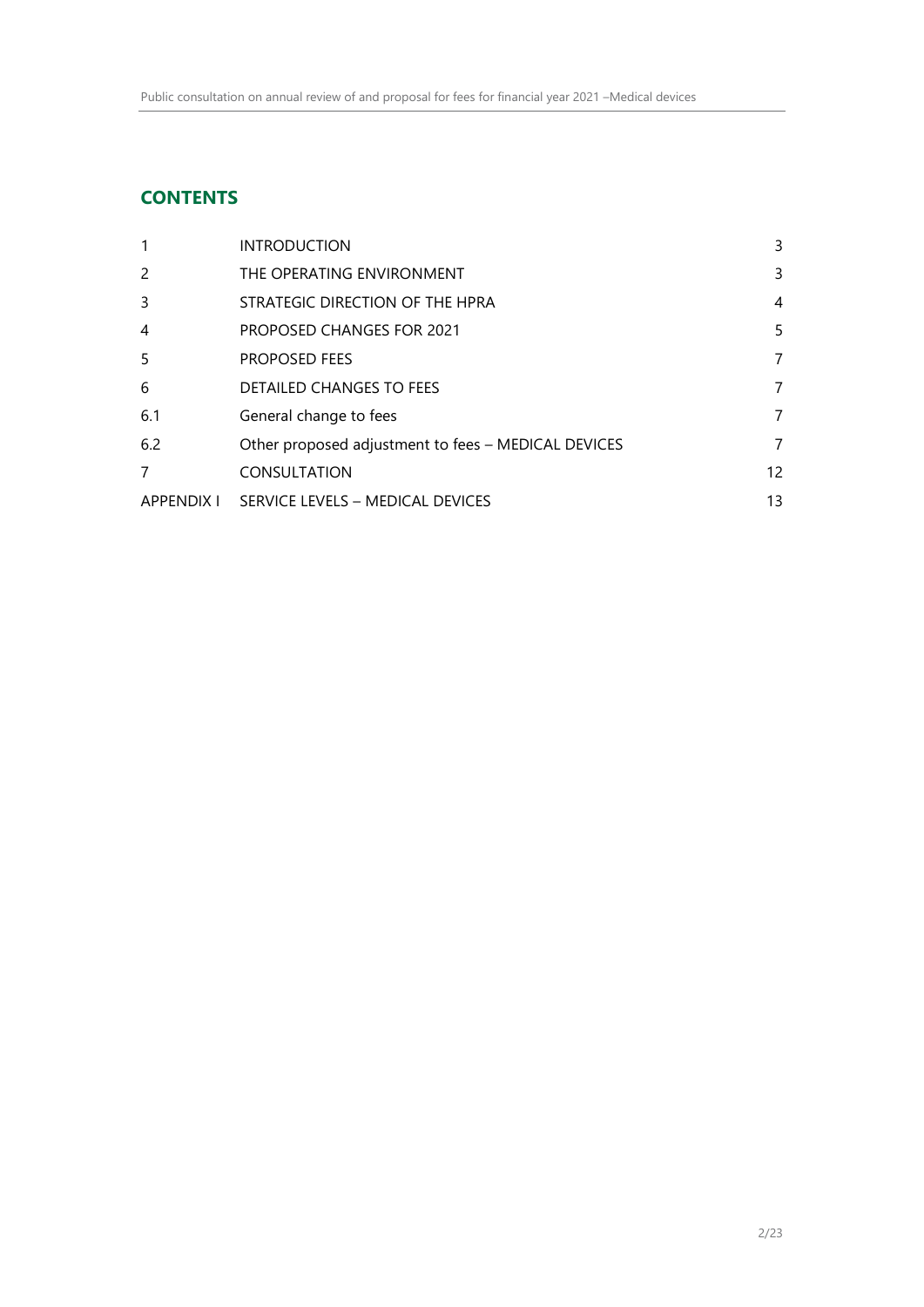## <span id="page-2-0"></span>**1 INTRODUCTION**

In 2017, the HPRA introduced fees for the first time for the regulation of the medical devices sector. Following extensive dialogue with industry stakeholders, the original fee funded model was amended and a co-funded model adopted in 2018. The HPRA received a subvention from the Department of Health which facilitated a reduction in the fees. The HPRA has implemented a policy of annual fee reviews following consultation with industry.

As stated in previous consultations, it is a priority for the HPRA to match resources from fee income and from the co-funding model with current work volumes and to plan for future activity. Also, in respect of fee income, an additional priority is to provide predictability, consistency and ability to fund the cost of the regulatory system that we operate.

To ensure that we manage the business properly, we have agreed to review our fees on an annual basis to reflect changes to our cost base and service levels. This document summarises the outcome of our review of fees and it sets out the current operating environment, the service levels and activities and expected changes in service levels and activities for 2021.

## <span id="page-2-1"></span>**2 THE OPERATING ENVIRONMENT**

2020 has been a challenging year for both the HPRA and the medical device industry. As with all companies, the COVID-19pandemic has resulted in the HPRA adapting to a different way of working and providing a wide variety of support to the Government and Health Services. Brexit has continued to bring considerable uncertainty to the regulatory framework and both industry and the HPRA have expanded their resources in preparation for Brexit.

In terms of costs, the Haddington road reductions have been re-instated and salaries are subject to general public service pay increases of approximately 2% per annum. General inflation remains low although the COVID-19 crisis has caused uncertainty in relation to costs and income. While the impact of Brexit is unknown, it is becoming clear that regulatory alignment and a free trade agreement are unlikely and 2021 will see the real impact of a hard Brexit.

For 2020, one of the biggest challenges for medical devices has been managing the unprecedented demand for medical devices because of COVID-19 and the worldwide shortage in relation to ventilators, protective equipment and diagnostic testing capacity. The medical device department completed the restructuring project that resulted from the review that was conducted during 2018-2019. The department also continues to implement a detailed programme to ensure that appropriate systems, resources and procedures are in place to ensure effective and timely implementation of the new Medical Device Regulation (MDR) and *In-Vitro* Diagnostic Regulation (IVDR) which go live in May 2021 and 2022 respectively. We have focused on optimising our processes relating to existing activities as well as preparing for the new activities in which we will be involved as a result of the new MDR and IVDR. Preparing for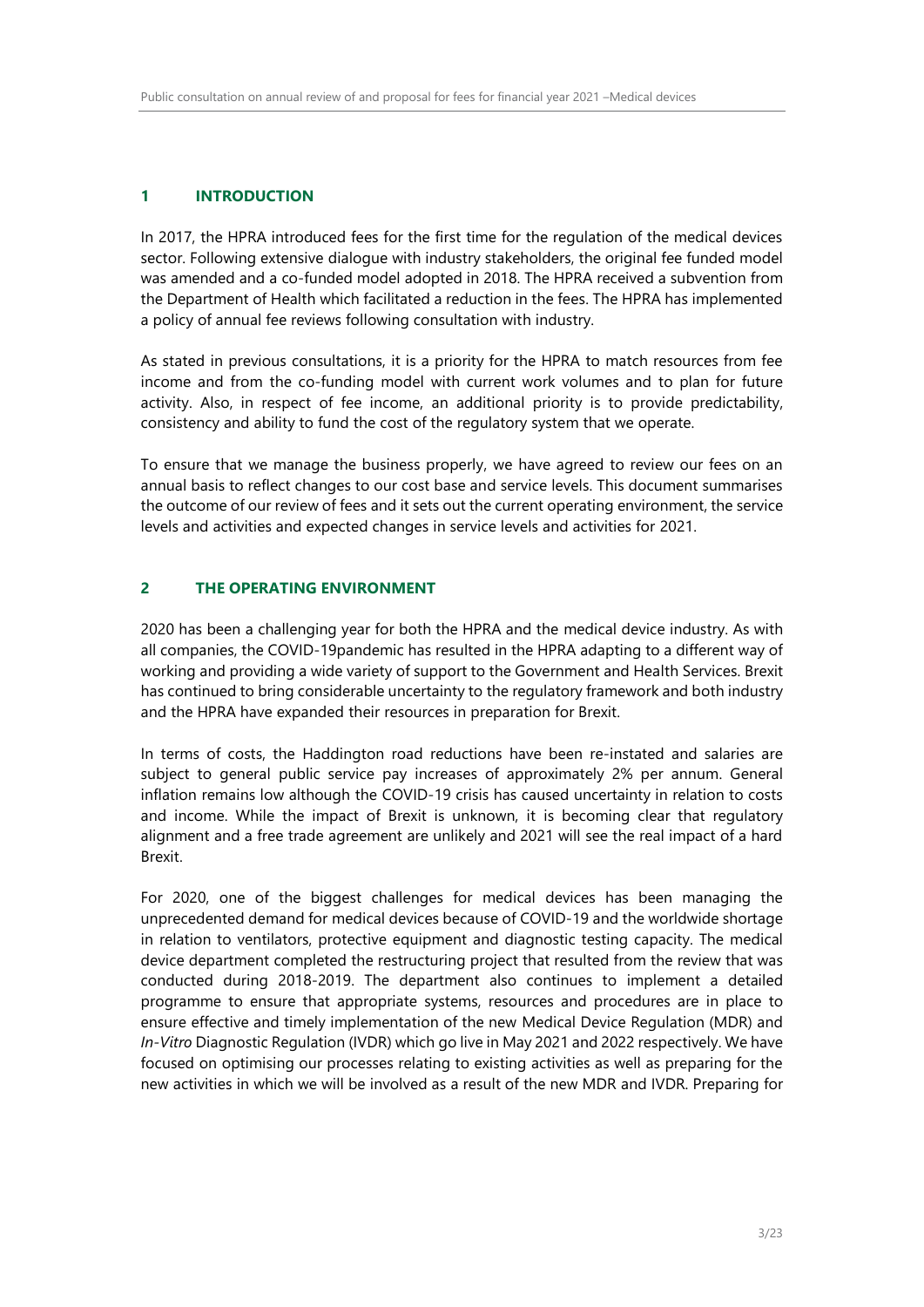Brexit under the withdrawal agreement and the Northern Ireland protocol (NIP) is an additional strand of work in 2020. These issues have hugely increased the workload of the Medical Devices department and a number of high profile safety issues have further contributed to a challenging year.

For the reasons outlined above, staff numbers have increased to meet the additional responsibilities of MDR and IVDR and further increases are planned to reflect the new Department structure implemented and meet the requirements of the MDR and the IVDR.

As noted previously, since 2019, the HPRA makes an employer contribution in respect of staff employed since 2013 under the single service scheme. This contribution is up to 17% of the payroll cost of those employees. By its nature, it will increase exponentially as all new staff are covered by this obligation and this means that as longer serving employees leave, they are replaced by a more expensive resource. It is appropriate, in common with all pension schemes, that the employer would make a contribution and we have flagged in previous fee consultations the long term impact of an unfunded pension scheme. This pension liability continues to impact on fees.

A particular area of concern is increased litigation, both on the personal injury side and judicial review. Over recent years, significant resources have been dedicated to a significant increase in the number of FOI requests and legal queries. An unfortunate result of this is increased costs and resources dedicated to work which delivers nothing under our public health remit.

## <span id="page-3-0"></span>**3 STRATEGIC DIRECTION OF THE HPRA**

The HPRA has commenced the process of developing its new strategy for the period 2021 to 2025. We continue to deliver under our current strategic plan for the years 2016 – 2020. The high-level strategic goals under the current plan are as follows:

- **Access to medicines** (enhancing regulatory support to patient access to medicines)
- **Better informed users** (providing current information to inform choices and decisions made by patients and their healthcare professional)
- **Optimised regulatory system** (keeping pace with product, manufacturing and supply chain developments)
- **Supporting innovation** (providing regulatory support and advice to research and development centres)
- **Internal capabilities** (ensuring strong internal systems, resource and expertise)

The next strategic plan covering the period 2021 to 2025 will be published in Q4 of 2020. The new strategic plan will reflect our activities and will reflect changes to the regulatory environment past and future, identified over the last five years. While this plan is still undergoing consultation, key projects for 2021 will include: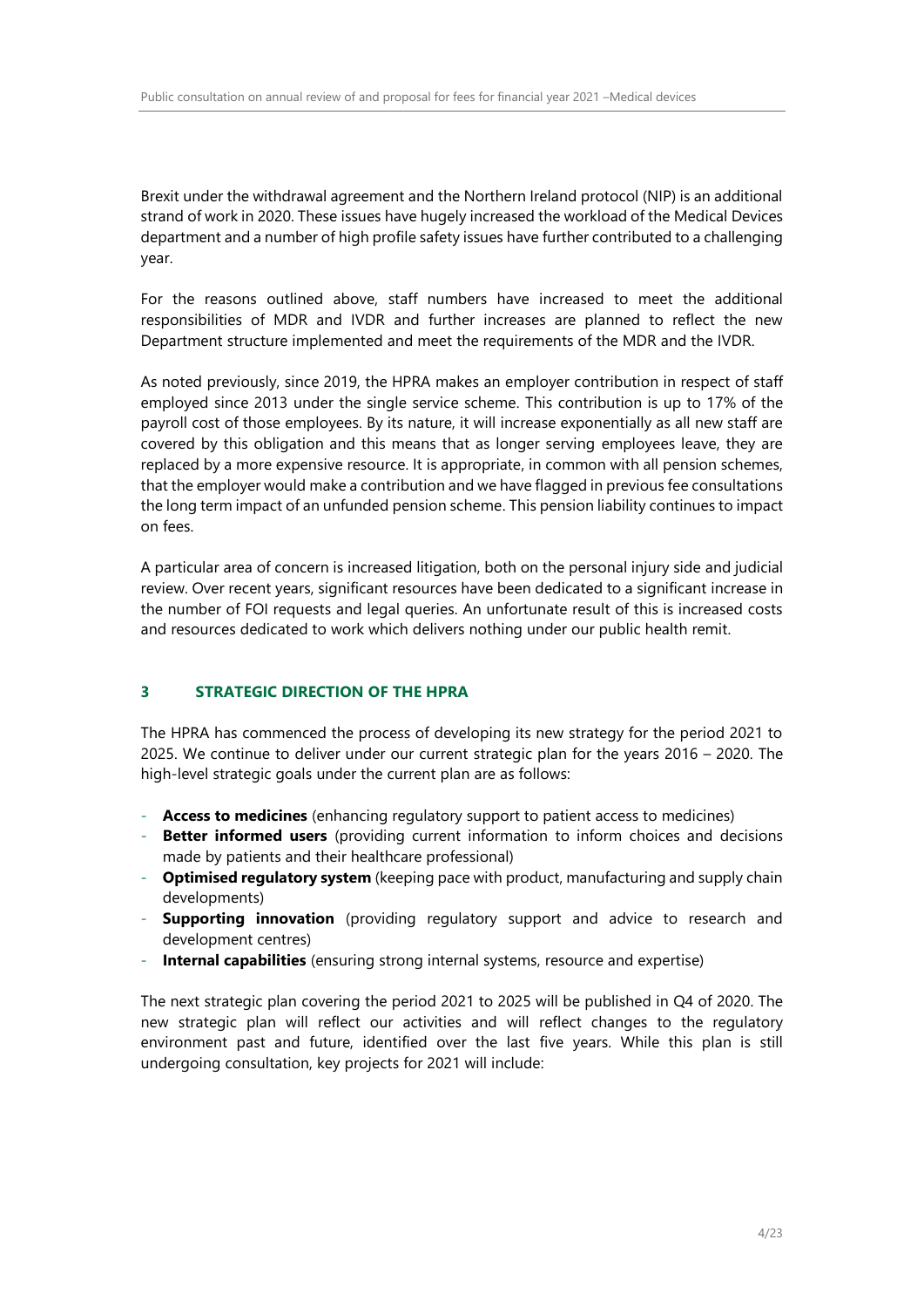- Managing the public health crisis arising from COVID-19 as it relates to medicines and medical devices
- Increasing collaboration and engagement with health services and health care professionals
- Enhancing the post authorisation systems in response to any COVID-19 vaccines
- Managing the impact of Brexit across all our strategic initiatives and in particular with our stakeholders, seeking to minimise the impact of Brexit at 31 December 2020
- Dedicated project and resources to manage medicines and medical device shortages from a regulatory view point, incorporating both the impact of COVID-19 and Brexit
- The further development of the innovation office and support for early innovation on a global basis
- Enhancing communication and dialogue with patients and members of the public on health product issues
- Implementation of the IT strategy to ensure longevity and resilience in the system, including facilitating new ways of working resulting from the COVID-19 pandemic
- Working with our European counterparts to help develop the medical device network
- Increasing our regulatory offering both centrally and in the decentralised system
- Implementation of the clinical trials directive
- Implementation of the Medical Devices and IVD regulations

All the above initiatives will provide real and tangible benefits to our stakeholders.

#### <span id="page-4-0"></span>**4 PROPOSED CHANGES FOR 2021**

The HPRA is operating in a challenging environment, particularly in light of COVID-19, Brexit and the MDR and IVDR. As outlined above, we committed proactively to addressing the public health consequences relating to COVID-19 and Brexit, supporting its work in this area and on implementation of the new MDR and IVDR, and to support the industry to manage its regulatory obligations under the EUDR.

As noted above, the work load of the Medical Devices department has increased significantly in 2020 without additional income. The significance of the role that the medical devices play in healthcare delivery and the related challenges in their regulation were highlighted by the COVID-19 pandemic. The implementation of the Medical Device Regulation (MDR) has been deferred until 2021, which was necessary due to the COVID-19 crisis. Significant work remains and it is now due for implementation in 2021. The IVDR to be implemented in May 2022, will make a profound change to the regulatory system for diagnostics and significant work will be necessary in this area at national and international level. The new Regulations place very explicit obligations on regulatory authorities in relation to their activities, resources and capabilities. In addition, growth in specific technological areas, such as digital health products and *in-vitro* diagnostics will necessitate reallocation and development of our staff. This, combined with a continuing impact from Brexit and COVID-19, means that staff increases in 2021 are required to manage this increased workload. This will impact on the funding model, which is currently subvented by the Department of Health.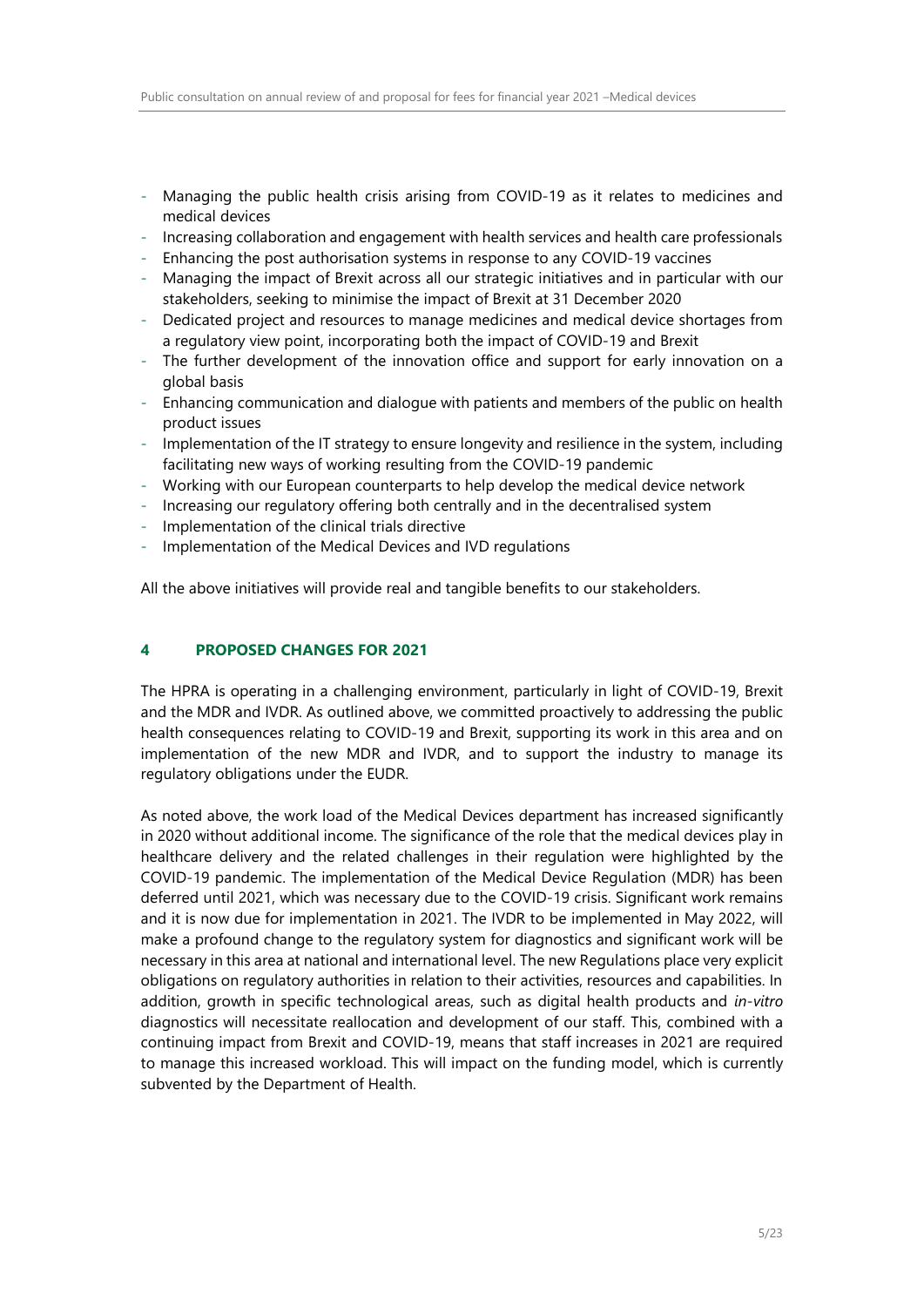However, despite the additional workload as a result of COVID-19, costs have not accrued as expected in 2020. The HPRA offices have been largely closed since March 2020 and consequently many consumables in relation to a large office building have significantly reduced. Other costs such as travel, training and meetings are also significantly reduced as meetings were cancelled or delivered online. Predicted staffing levels are also below expected levels as recruitment was put on hold. While recruitment has recommenced, it is challenging and it will take some time to achieve optimal staffing levels.

Despite the positive impact on costs arising from COVID-19, overall the HPRA cost base is expected to increase. As noted in previous submissions, payroll remains the most significant part of HPRA being up to 82% of total costs. Payroll costs have increased over the last number of years but will again increase in 2021 for the following reasons:

- The impact of the new Public Service Pay increases will result in pay awards of approximately 2%
- HPRA receives no funding for pensioners under the local government superannuation scheme (LGSS). Previously as a 'young' agency, this did not impact significantly but we have seen significant increases in pension costs in the last two years and it now accounts for 4% of payroll.
- The implementation of the MDR and IVDR will require additional staff in the medical device department to address the resulting increase in responsibility for the medical device department

The HPRA expects that 2021 will be challenging for the reasons outlined above. However, in recognition of the cost savings in 2020, we propose a general fee freeze for 2021. However, a number of medical device fees are being amended to reflect new responsibilities under the MDR or to better match the cost of providing the service with the fee.

#### *General fee proposal*

- No general fee increase

#### *Amendments to the Medical Device Fees*

- Application of fees for Medical Devices certificates of free sale to requests for letters confirming the location of the manufacturing site in Ireland
- Application of the Medical Devices Manufacturing fees to both manufacturers defined by EU legislation (legal manufacturers) and manufacturing facilities (manufacturing site) located in Ireland
- Restructure of the Medical Device Authorised Representative fees
- Application of the Medical Device Distribution fees to Medical Device Importers
- Application of the Clinical investigation fees to the MDR regulation and introduction of new fees for performance studies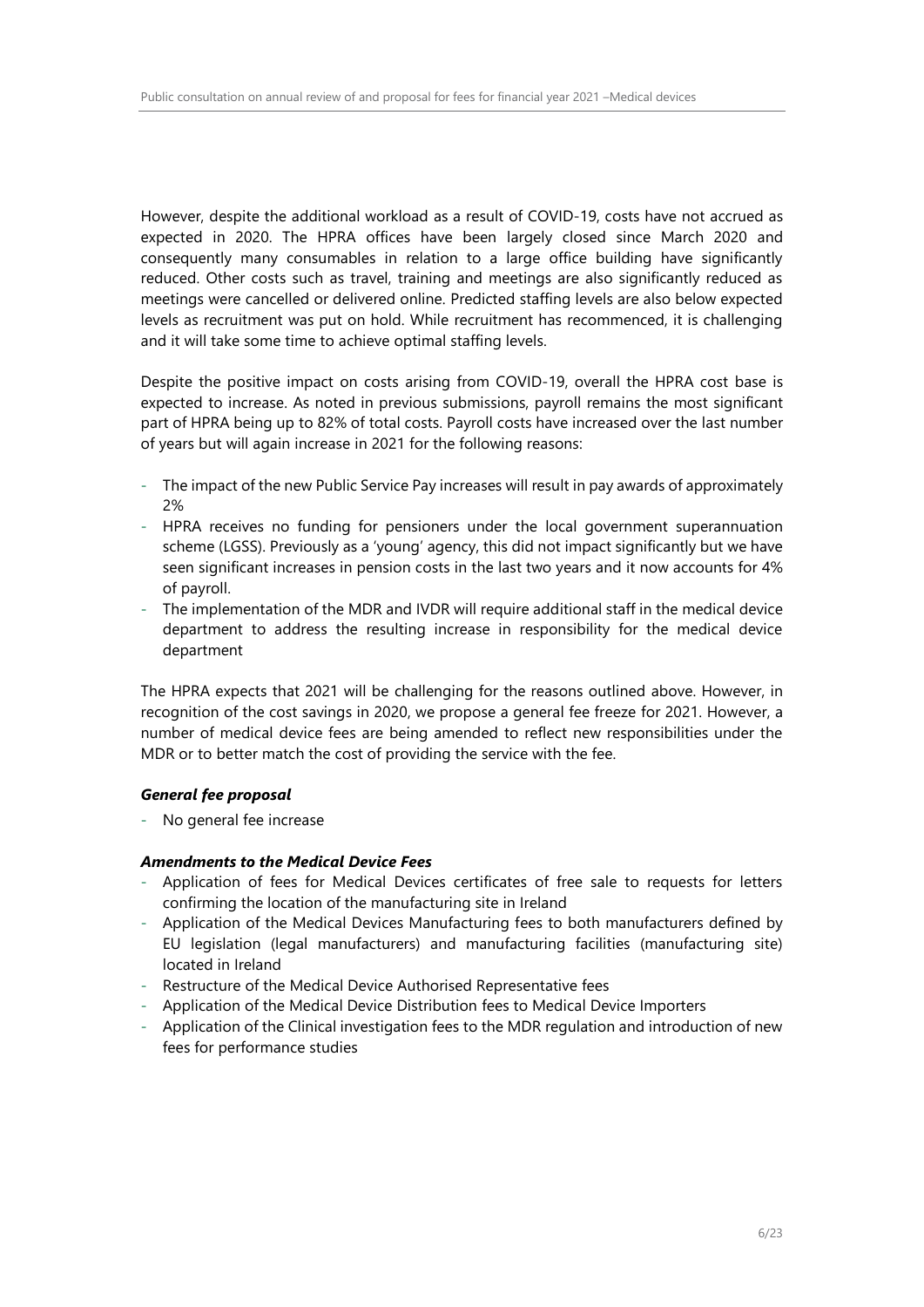- The fees for Medical Device assessments under Article 11.13 to include Article 59 of the MDR and Article 9.12 of IVDD, and the application of these fees to be based on the class of device
- Alignment of the Medical Device search fee with the human products search fee

## <span id="page-6-0"></span>**5 PROPOSED FEES**

As outlined above there will be a freeze on fees for the year 2021 but with a number of changes to Medical Devices fees due to the introduction of new legislation.

## <span id="page-6-1"></span>**6 DETAILED CHANGES TO FEES**

#### <span id="page-6-2"></span>**6.1 General change to fees**

It is proposed that there will be no general increase applied to any fees.

#### <span id="page-6-3"></span>**6.2 Other proposed adjustment to fees – Medical devices**

#### 6.2.1 Certificates of Free Sale and Letters confirming the location of a manufacturing site in Ireland

It is proposed to apply the current certificate of free sale fees to applications for letters confirming the location of a manufacturing site in Ireland. These letters are provided to manufacturers to facilitate the export of products from Ireland.

| Certificates of free sale and letters confirming the location of the<br>manufacturing site in Ireland                                         | <b>Fee</b> |
|-----------------------------------------------------------------------------------------------------------------------------------------------|------------|
| Medical Device Certificates or Letters confirming the location of a<br>manufacturing site in Ireland. (four certificates/letters per request) | £255       |
| Additional certificates/letters (available at the time of the initial<br>request)                                                             | €25        |

#### 6.2.2 Annual fees for Manufacturers

It is proposed to apply the existing manufacturers fees to both manufacturers defined by the EU legislation (legal manufacturers) and manufacturing facilities (manufacturing site) located in Ireland.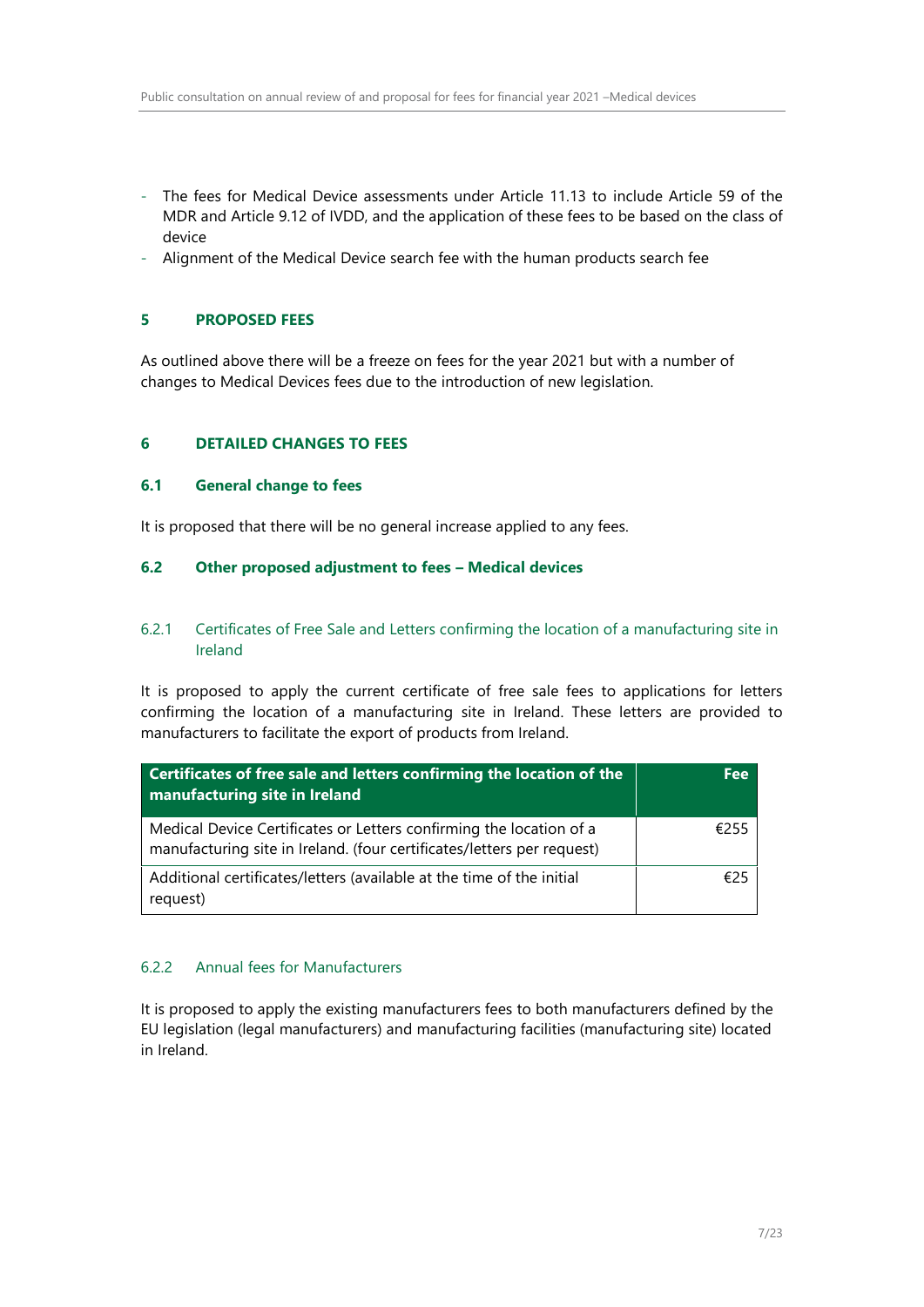| Annual fee for a manufacturer (as defined by the EU legislation)<br>and/or a manufacturing facility (manufacturing site) located in<br><b>Ireland</b> | <b>Fee</b> |
|-------------------------------------------------------------------------------------------------------------------------------------------------------|------------|
| More than 150 employees                                                                                                                               | €30,600    |
| 100-150 employees                                                                                                                                     | €20,400    |
| 50-99 employees                                                                                                                                       | €15,300    |
| 16-49 employees                                                                                                                                       | €5,100     |
| 5-15 employees                                                                                                                                        | €1,275     |
| Fewer than 5 employees or with annual turnover of less than<br>€500,000                                                                               | €250       |

## 6.2.3 Annual fees for Authorised Representatives

It is proposed to apply the following annual fees to Authorised Representatives. The new Regulations place significant additional responsibility on authorised representatives and the changes below are to account for additional anticipated HPRA activities from mid-2021 onwards in relation to authorised representatives in Ireland. The fee is intended to reflect the nature/complexity of an authorised representatives responsibilities and so have been stratified according to both the number of entities represented and the risk class of products involved.

| <b>Annual fee for Authorised Representative</b>                                                                                                         | Fee                                         |
|---------------------------------------------------------------------------------------------------------------------------------------------------------|---------------------------------------------|
| Type I AR - representing an non EU manufacturer that<br>manufactures low risk devices (fee per manufacturer)                                            | €1,100 per manufacturer<br>capped at €5,500 |
| Type II AR - representing an non EU manufacturer that<br>manufactures high risk devices or a mix of high and<br>low risk devices (fee per manufacturer) | €1,500 per manufacturer<br>capped at €7,500 |

Type I AR - An authorised representative that represents non EU-Manufacturers that manufacturer class I general medical devices (MDD/MDR) and/or general category IVDs (IVDD)/Class A (IVDR).

Type II AR - An authorised representative that represents non EU-Manufacturers that manufacturer Class IIa, IIb, III general medical devices (MDD/MDR), active implantable medical devices, self test IVD, Annex II IVD(IVDD) or class B, C and D (IVDR).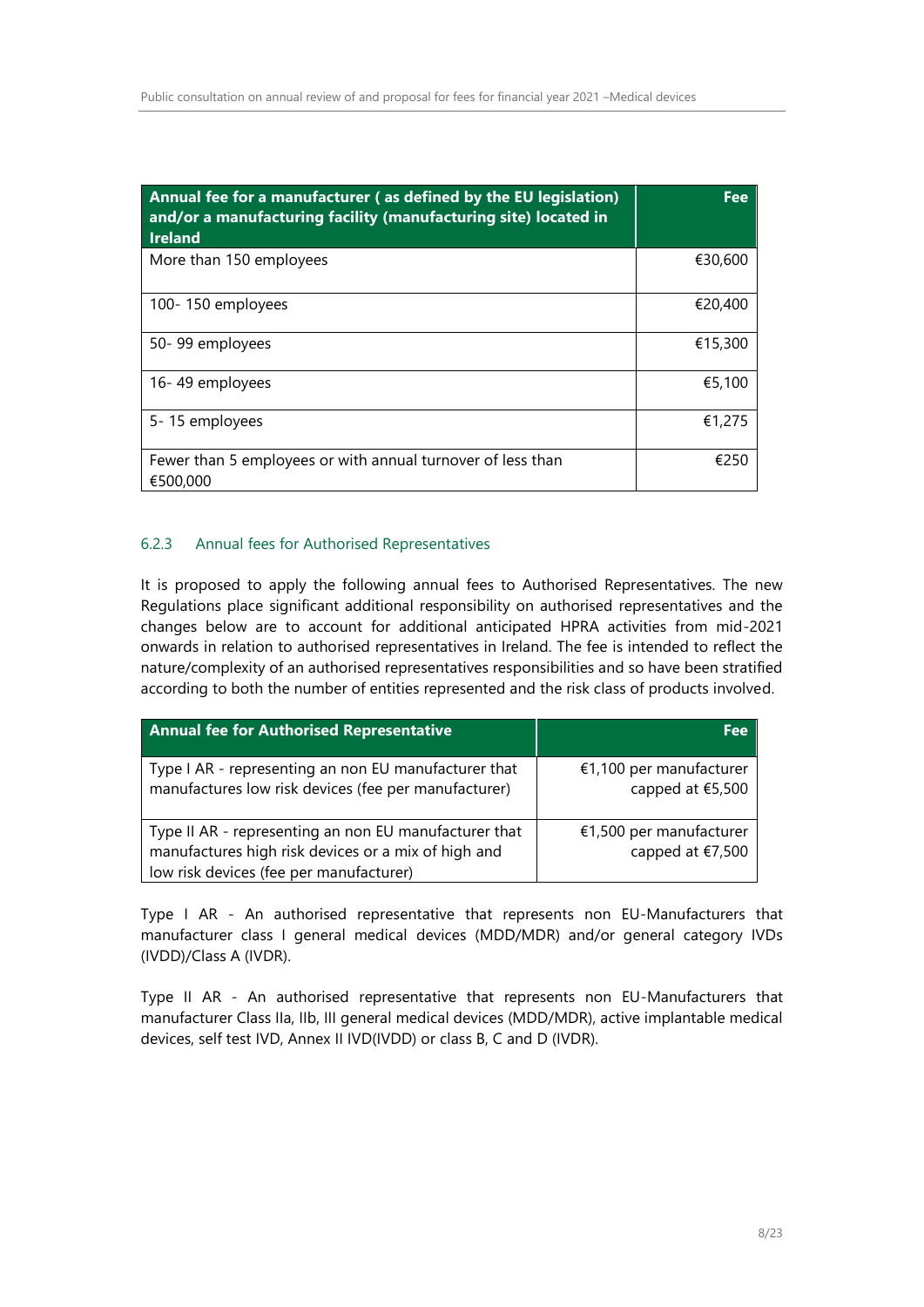Where an authorised representative represents non EU-Manufacturers with both low and high risk medical devices, the Type II high risk fee will apply.

Where an authorised representative represents both non EU manufacturers with low risk devices and non EU manufacturers with high risk devices the authorised representative will be charged either the Type I AR or Type II AR fee for each non EU manufacturer. This fee will be capped according to the Type II AR fee.

## 6.2.4 Annual fees for Distributors and Importers

It is proposed to apply the existing annual distribution fees to medical device importers, as importers will also be covered under the new Medical Devices Regulations.

| <b>Annual fee for Distributors and Importers</b>                 | Fee    |
|------------------------------------------------------------------|--------|
| Large Distributor/Importer (turnover greater than $£15$ million) | €4,590 |
| Medium Distributor/Importer (turnover €3 - €15 million)          | €2,550 |
| Small Distributor/Importer (turnover under €3 million)           | €1,275 |
| Distributor/Importer with annual turnover of less than €500,000  | €250   |

Entities acting as both a distributor and importer located in Ireland will be charged the applicable distributors fee and an additional €1,000 to reflect the dual responsibilities. However, where the entity has a turnover of less than  $\epsilon$ 500,000, the additional fee will be reduced to €250.

Where entities also act as an importer and/or distributor of medical devices to the Irish market for the purpose of intercompany distribution (from other EU and non EU sites) and distribution of third party devices, the fees outlined above shall apply.

The Importer fees will only be charged to entities operating in the context of the new Medical Device Regulations (Regulation (EU) 2017/745 on medical devices (MDR) and Regulation (EU) 2017/746 on *in vitro* diagnostic medical devices (IVDR)).

Where an entity is recognised as a Manufacturer (manufacturers defined by the EU legislation (legal manufacturers) and manufacturing facilities (manufacturing site) located in Ireland), Authorised Representative and/or a Distributor/Importer, separate fees will be charged. There will be cap on total annual fees charged to an entity of €61,200.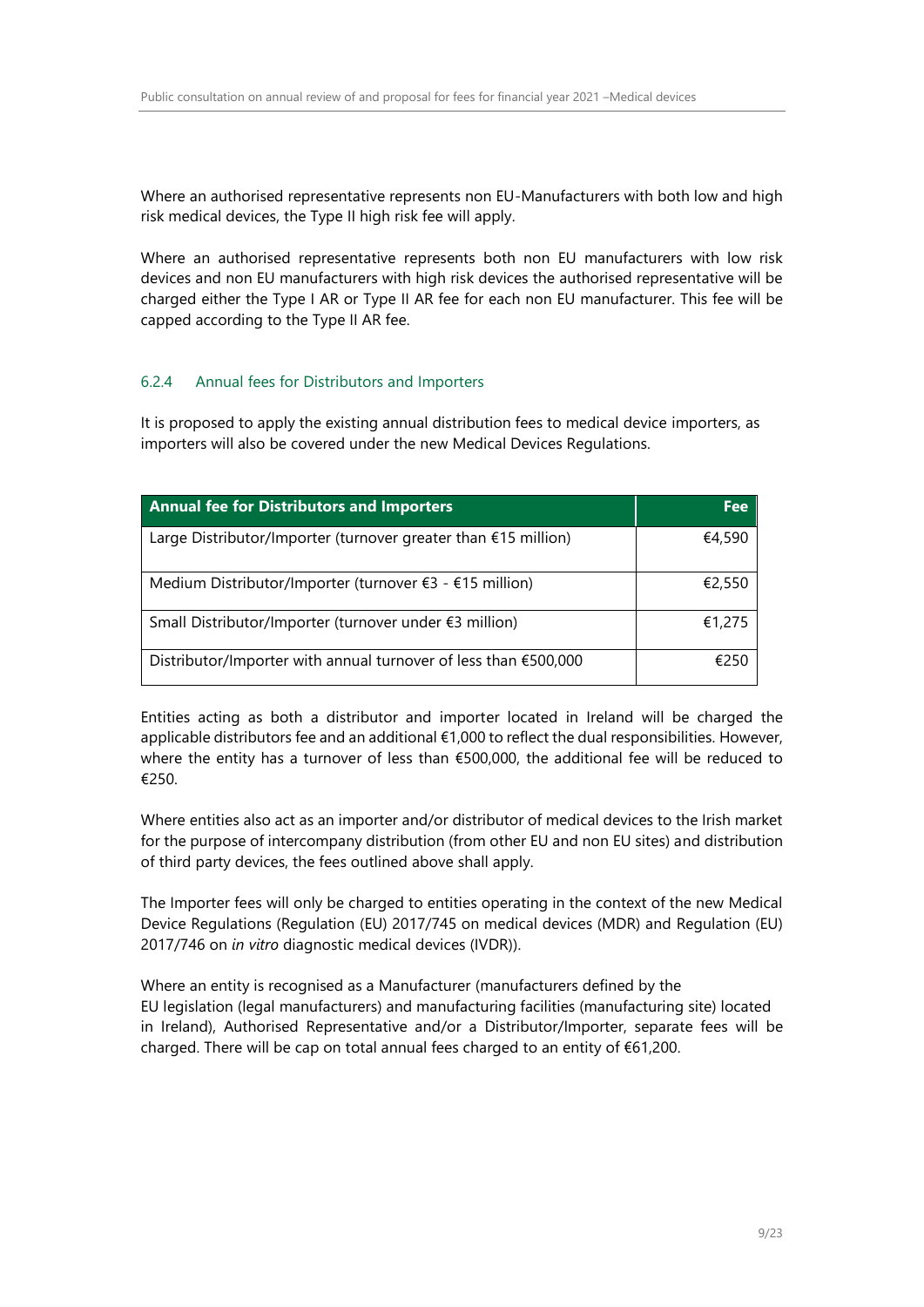## 6.2.5 Clinical Investigations and Performance Studies

It is proposed to amend the structure for clinical investigation fees and introduce new fees for IVDR performance studies. There are a number of changes affecting clinical investigations under (EU) 2017/745 on medical devices (MDR) and there is a requirement for the HPRA to review Performance Studies under the IVDR (EU) 2017/746 on *in vitro* diagnostic medical devices (IVDR).

| <b>Clinical Investigations and IVDR Performance Studies</b>                                                                                   | <b>Current fee</b> | <b>Proposed fee</b> |
|-----------------------------------------------------------------------------------------------------------------------------------------------|--------------------|---------------------|
| Active implantable medical devices clinical<br>investigations                                                                                 | €4,300             | €4,300              |
| Class III and Class IIb medical devices, including<br>relevant MDR Annex XVI clinical investigations                                          | €4,300             | €4,300              |
| Class IIa and Class I medical devices, including relevant<br>MDR Annex XVI clinical investigations                                            | €1,900             | €1,900              |
| PMCF investigation notifications in accordance with<br>MDR Article 74(1)                                                                      | €0                 | €310                |
| Application for authorisation of In vitro diagnostic<br>medical device (IVD) performance study under IVDR<br>Article 58(1) (first submission) | €0                 | €2,500              |
| Notification of Performance study involving<br>Companion Diagnostic IVD using left-over samples<br>(IVDR Article 58(2))                       | €0                 | €265                |
| PMPF study under IVDR Article 70                                                                                                              | €0                 | €2,500              |
| Substantial modifications and technical amendment to<br>a previously approved clinical<br>investigation/performance study                     | €1,240             | €1,240              |
| Administrative amendment to a previously approved<br>clinical investigation/performance study                                                 | €225               | €225                |
| Resubmission of a clinical investigation/performance<br>study following a withdrawal or objection or if the<br>application has lapsed         | €1,900             | €1,900              |
| Resubmission of a clinical investigation/performance<br>study - Academic Sponsor                                                              | €510               | €510                |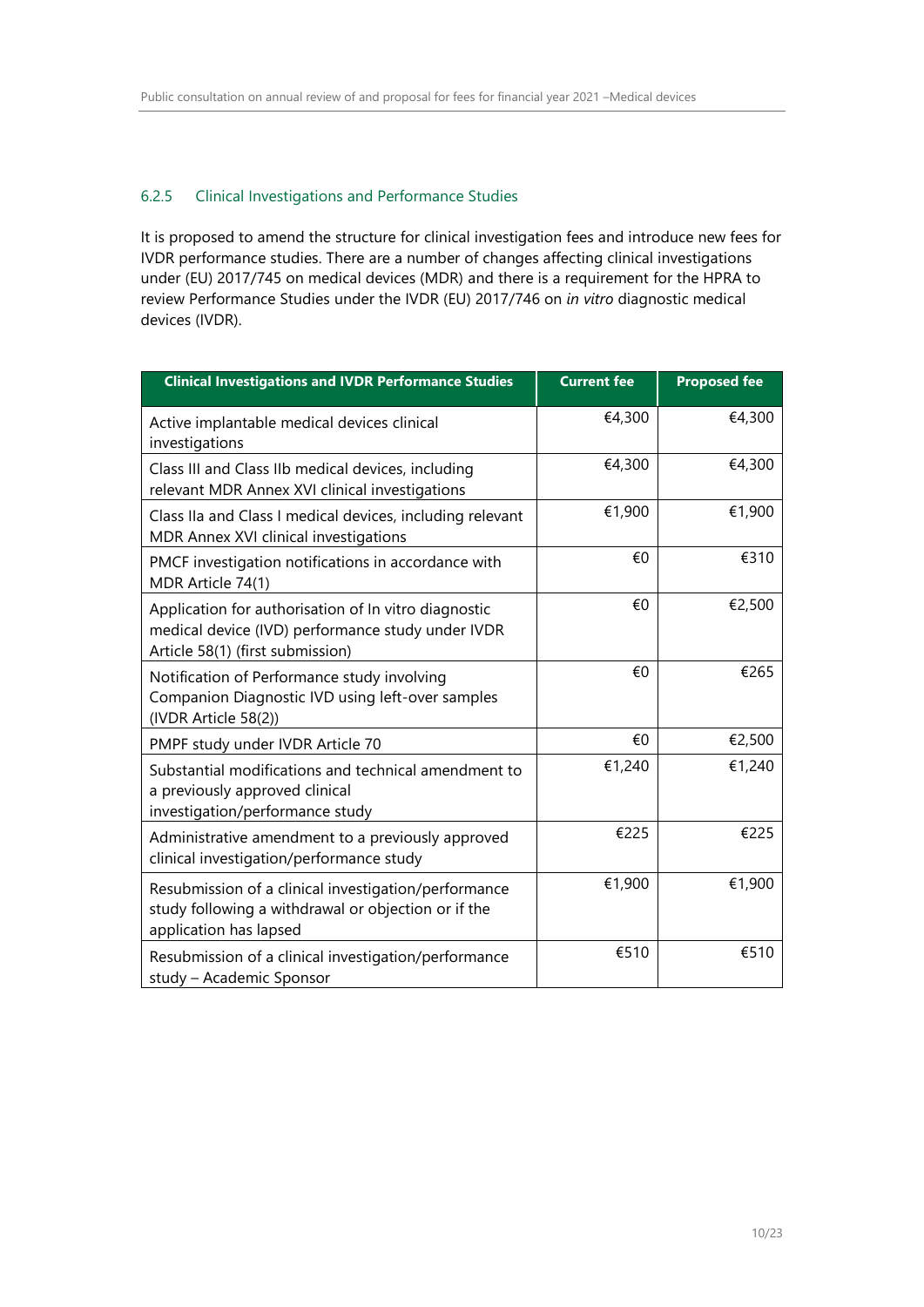## 6.2.6 Assessments under Article 59 of the MDR and Article 9.12 of the IVDD

It is proposed to restructure the fees to include assessments under Articles 59 of the MDR, Article 9.12 of the IVDD and apply the fees based on medical device class. For compassionate use applications made by clinicians under Article 59.1 of MDR and Article 9.12 of the IVDD no fee will be applicable. In relation to applications made under Article 59.2 this fee will be applied to the product rather than to all products covered by an existing notified body certificate.

| Assessments under Article 59 of the MDR and Article 9.12 of<br><b>IVDD.</b>                                          | Fee    |
|----------------------------------------------------------------------------------------------------------------------|--------|
| Assessment relating to Class I (MDD/ MDR).                                                                           | €1.000 |
| Assessment relating to Class IIa and IIb (MDD/ MDR) and General<br>Category IVD.                                     | €2,000 |
| Assessment relating to Class III, Active implantable (MDD, AIMD,<br>MDR), Self test and Annex II list A and B IVDD). | €4.000 |

## 6.2.7 Determination of classifications within the medical device regulations

It is proposed to align the medical device classification fee with the human product classification fees.

| Determination of Classification within the<br>medical devices regulation           | <b>Current Fee</b> | <b>Proposed Fee</b> |
|------------------------------------------------------------------------------------|--------------------|---------------------|
| Determination not requiring a complex technical<br>review (one device per request) | €255               | €280                |
| Complex classification requests                                                    | €1,020             | €1,020              |
| Arbitration Fee                                                                    | €5,000             | €5,000              |
| Appeal of a classification decision                                                | €600               | €600                |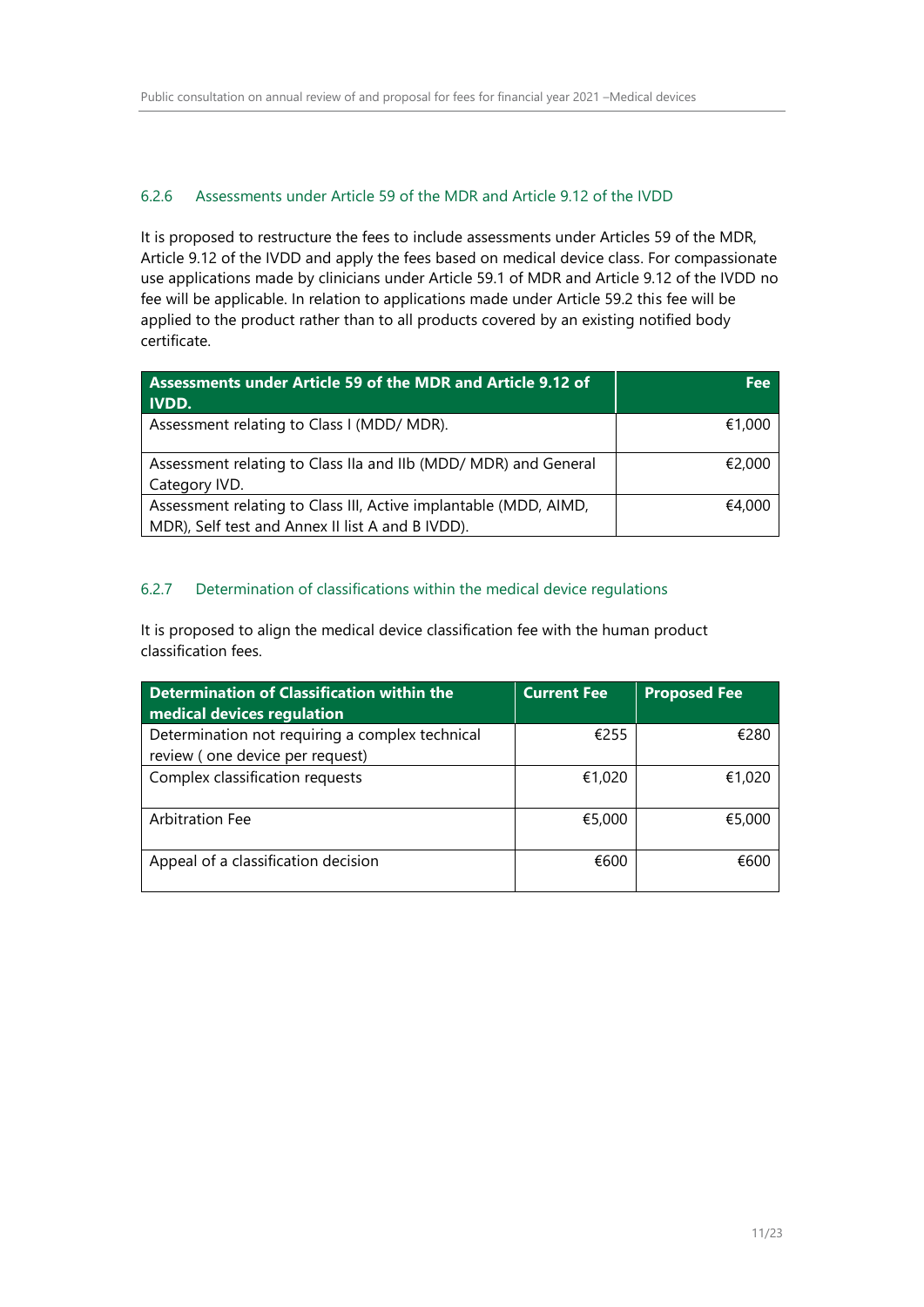## 6.2.8 Search Fee

It is proposed and agreed to increase the search fee to align with the Human fees

|                                        | <b>Current fee</b> | Proposed fee |
|----------------------------------------|--------------------|--------------|
| Search fee of medical devices database | €60                | €65          |

## <span id="page-11-0"></span>**7 CONSULTATION**

The HPRA welcomes comments on these proposals and invites respondents to comment.

<span id="page-11-1"></span>**Contributions to the consultation** on these proposals may be provided to the HPRA by 31 October 2020. Contributions should be sent by email to [feesconsultation@hpra.ie.](mailto:feesconsultation@hpra.ie)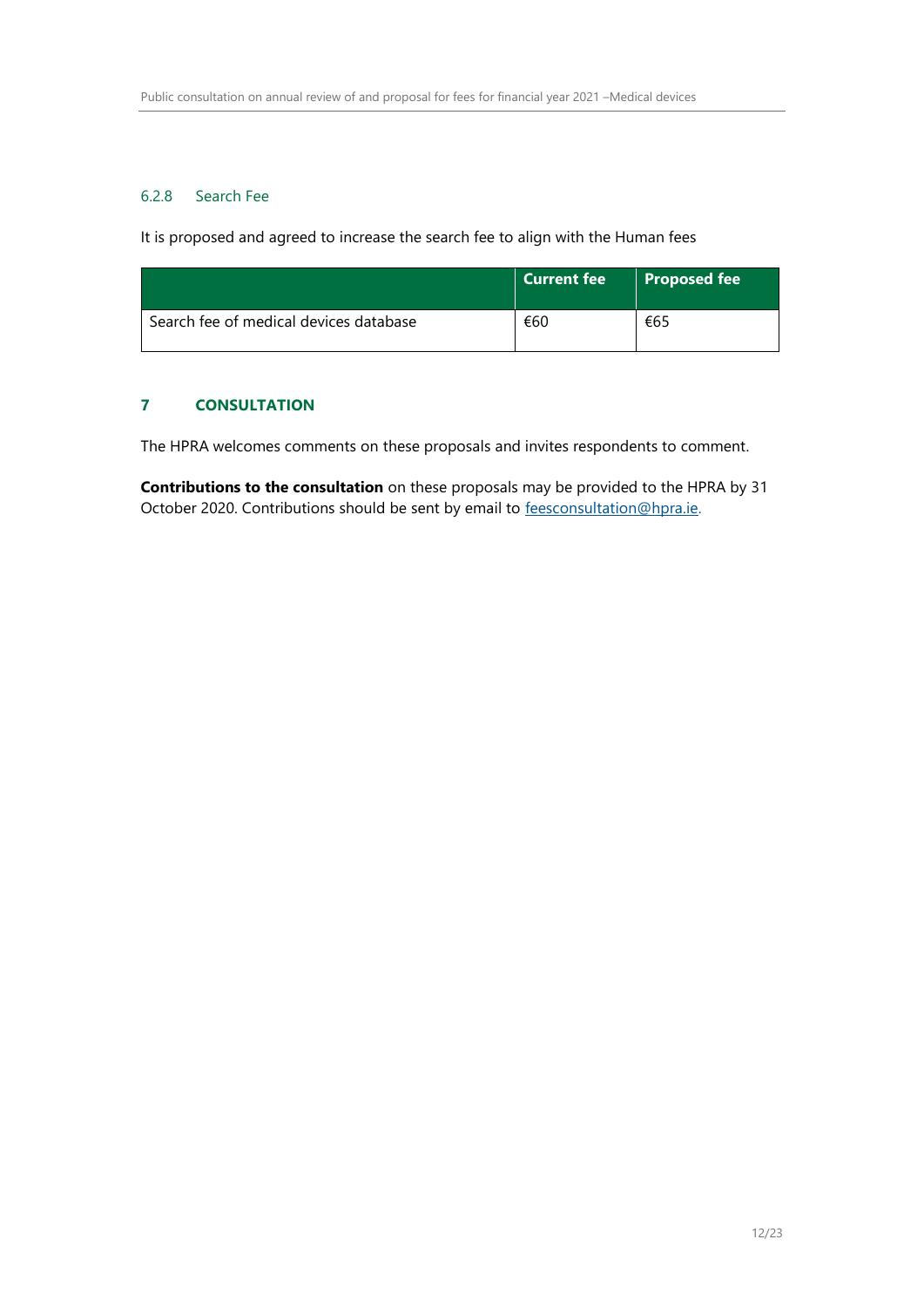#### **APPENDIX I SERVICE LEVELS – MEDICAL DEVICES**

As the national competent authority for medical devices, the HPRA carries out a range of classification, registration, surveillance, monitoring and compliance activities. Our aim is to ensure that these health products perform as intended and do not compromise the health and safety of the patient or the person using them.

Caseload volume continued in line with recent trends observed since 2015 in medical devices across the HPRA. There continues to be a focus on vigilance cases and field actions (recalls, device modifications, etc.) relating to devices on the Irish market. These cases are increasing in complexity and significance in terms of assessing the impact on public health. In addition, the HPRA has engaged significantly and developed its activities relating to medical device market surveillance, notified body oversight and technical and clinical assessment. Another key area of focus during the past year has been our contribution to ongoing legislative and policy initiatives aimed at developing the regulatory framework as well as our involvement in supporting the DOH, the HSE and industry in managing medical device relates aspects of the COVID-19 Pandemic. Further details on these issues are outlined below.

#### **AUTHORISATION AND REGISTRATION**

- The HPRA is focused on ensuring effective and consistent designation and oversight of notified bodies at national and European level. In 2019, we:
	- Assessed applications from organisations seeking to be designated as notified bodies in Ireland under the new EU Regulations on medical devices;
	- Continued our schedule of oversight of the notified body in Ireland based on ongoing assessment, surveillance and observed audits;
	- Provided expert assessors to participate in joint assessments of notified bodies based in other European countries;
	- Continued to support development of EU coordination of notified body designation and oversight through participation in the EU Notified Body Operations Group (NBOG) and the Medical Device Coordination Group (MDCG);
- Supporting innovation and research of new technologies is a key strategic priority for the HPRA medical devices team. In 2019, this involved:
	- The review of applications to conduct clinical investigations of medical devices in Ireland. Five new applications for clinical investigations and 10 amendments to ongoing investigations were assessed. The HPRA anticipates that these numbers will increase when the new EU Regulations are implemented;
	- continued focus on this area to ensure regulatory requirements and processes are clear and accessible to potential applicants;
	- Encouraging engagement during product development and innovation of medical technologies. We met with 19 groups of innovators to discuss potential clinical investigation applications in 2019;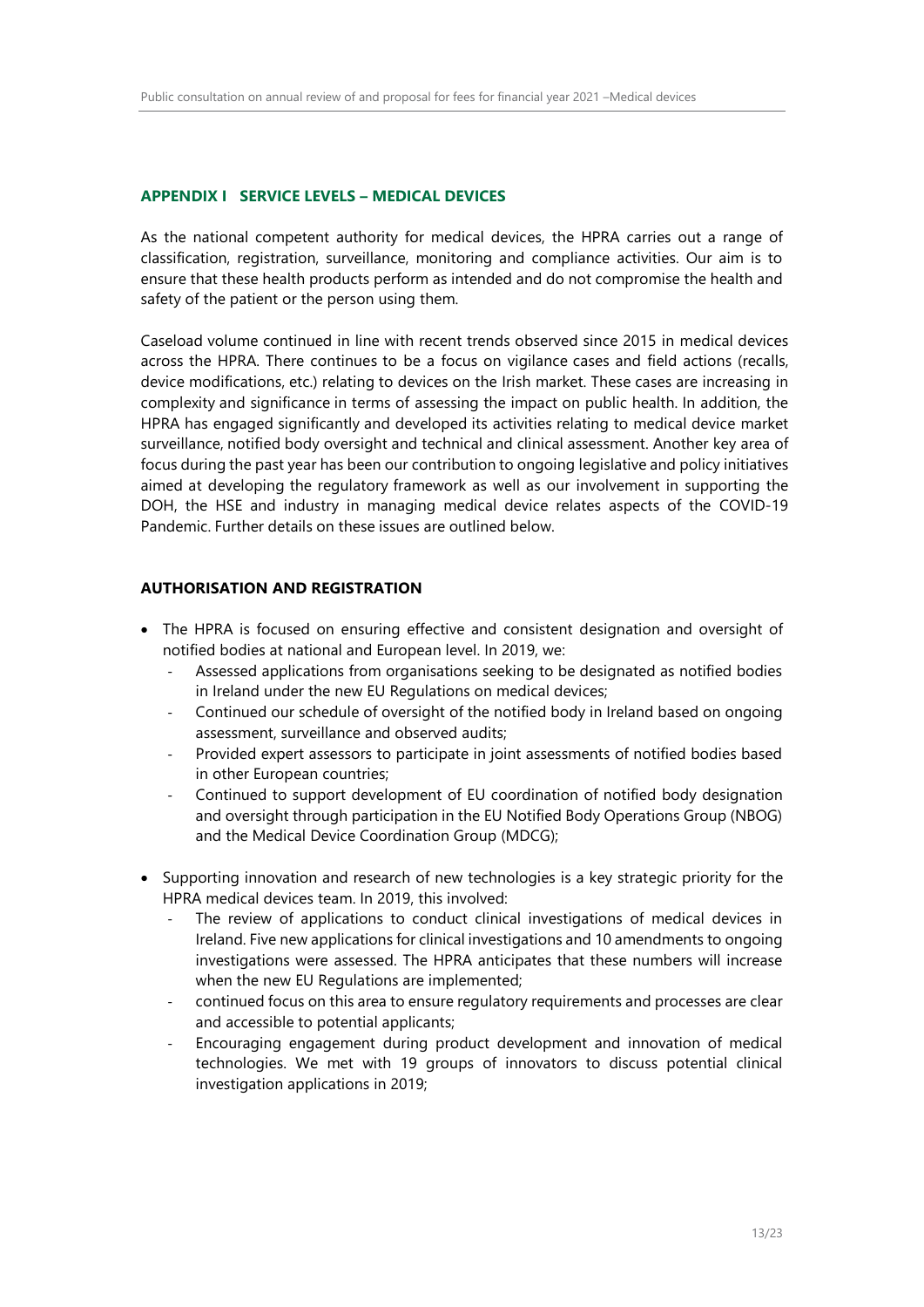- Supporting the work of the HPRA Innovation Office on medical devices queries received;
- Presenting and participating in innovation sessions at a variety of conferences and workshops including the Euro PCR conference.
- Manufacturers of certain medical devices and *in vitro* diagnostics are required to register with the HPRA. In 2019, the HPRA registered 99 new organisations. A total of 6,037 medical devices were also registered. This represented increased registrations when compared to previous years, some of which is attributable to the UK's exit from the European Union.

## **SAFETY AND QUALITY**

- We continue to develop and reinforce our market surveillance activities, with particular emphasis on proactive rather than reactive actions. Of note in 2019:
	- We utilised a lifecycle market surveillance strategy and planning mechanism to ensure continued safety and performance of devices throughout their lifetime;
	- We led and participated in various elements of both technical work packages of the EU Joint Action on Market Surveillance (JAMS) of medical devices initiative which is funded by the European Health Programme and aims to develop market surveillance activities;
	- A total of nine COEN notices were sent to the European network relating to medical device compliance concerns;
	- There were 1,645 market surveillance cases undertaken in 2019, a slight increase compared to 2018. Key areas of focus for market surveillance review included transvaginal mesh implant devices and breast implant associated anaplastic large cell lymphoma (BIA-ALCL).
- We continued to focus our vigilance activities during 2019 on the areas of user reporting and dissemination of HPRA medical device safety communications. This included:
	- The receipt and assessment of 2,295 medical device vigilance cases, similar to numbers received in 2018. Of the 1,105 incident reports notified to the HPRA, 13% came from users of medical devices. Manufacturers accounted for 60% of all reports received in 2019 while 32% came from other competent authorities;
	- There were 409 field safety corrective actions (FSCA) associated with the national market including 128 product removals conducted in Ireland during 2019;
	- We issued 84 national competent authority reports, eight notified body forms and four vigilance enquiry forms;
	- We also issued 33 safety notices in relation to medical device issues and 63 direct to healthcare professional communications;
	- Surgical devices, orthopaedic devices, implants and infusion devices accounted for 52% of the total vigilance reports. Reports continue to be received relating to in vitro diagnostic devices in the area of clinical biochemistry and medical devices in the areas of diagnostic imaging and vital signs monitoring. During the year, we also continued development work on signal detection of medical device issues.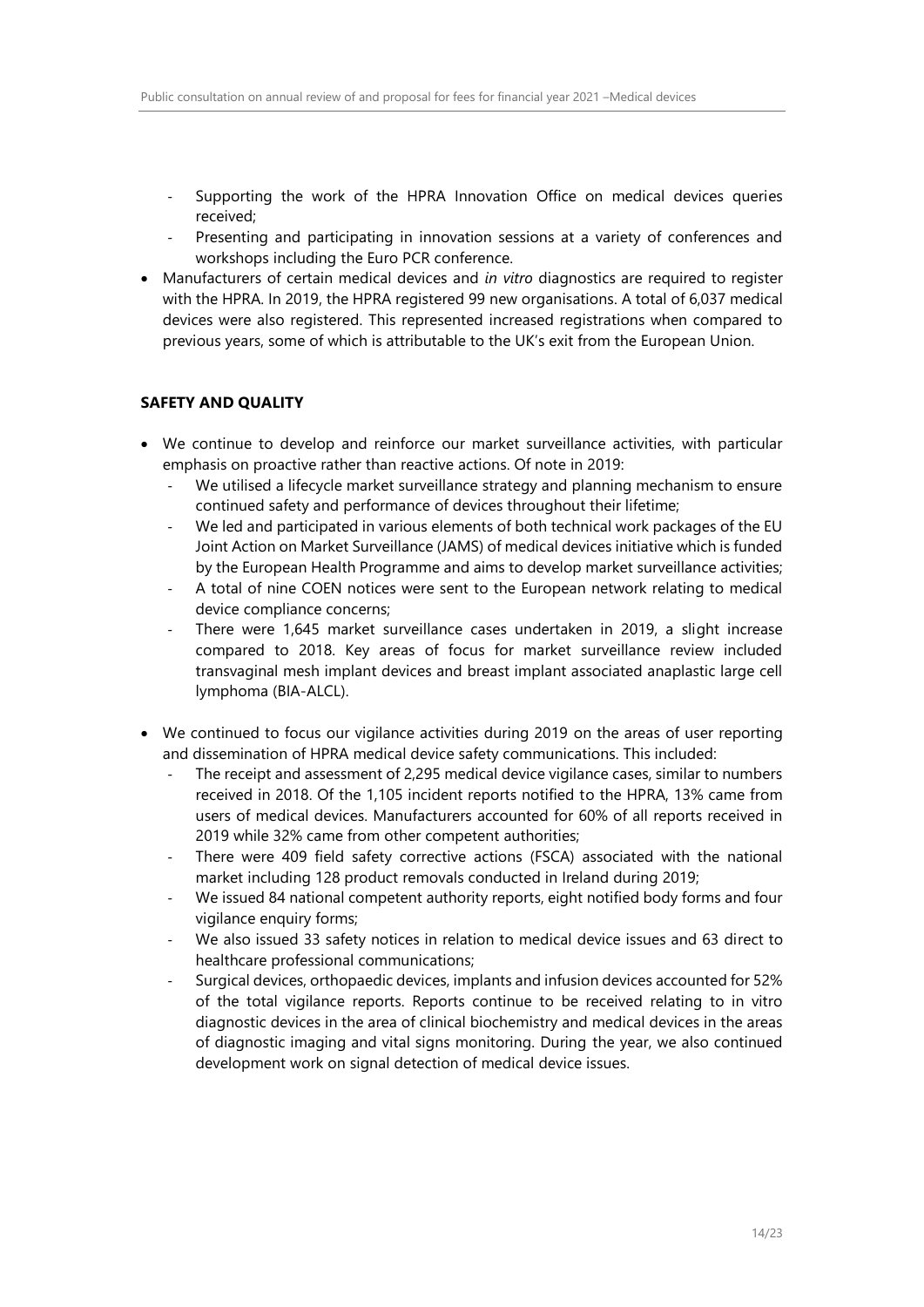#### **COVID-19 PANDEMIC**

The COVID-19 crisis highlighted the essential role that medical device technologies play in the diagnosis and treatment of disease. The availability for supply of medical devices, including accurate diagnostic tests for SARS-CoV-2, intensive care equipment such as ventilators and basic protective equipment for healthcare workers such as surgical masks, gloves and gowns came under intense and sustained pressure in response to unprecedented demand across the globe.

The Medical Devices Department has worked closely with the Department of Health and the Health Service Executive to assist in the national response to COVID-19 (SARS-CoV-2) in Ireland. The HPRA devices team worked as part of the Medical Devices Criticality Assessment Group (CAG), a subgroup of NPHET to provide regulatory advice and input on relevant medical devices. The devices team were also members of the NPHET subgroup on diagnostic testing approaches.

The HPRA also worked directly to provide guidance to manufacturers and suppliers on regulatory requirements for medical devices and IVDs and the HPRA continues to provide support on the regulatory framework to HSE and to manufacturers/distributors to ensure confidence in the long-term supply chain.

The regulatory support provided by the Devices Department during this pandemic has also resulted in cross-agency cooperation and collaboration with regulatory peers. The HPRA worked with HIQA in the area of Rapid Health Technology Assessment of alternative diagnostic testing for coronavirus 2 (SARS-CoV-2), as well as working with the Health and Safety Authority (HSA), the Competition and Consumer Protection Commission (CCPC) and the National Standards Authority of Ireland (NSAI), in relation to products such as face masks, gowns and gloves.

At a European level, the HPRA participated in the EU Commission established taskforce of the Medical Device Coordination Group (MDCG) market surveillance working group to share and exchange information on the challenges presented by COVID-19 in different EU countries. The devices team also participated in an international forum with regulators from Australia, Brazil, Canada, EU, Japan, Singapore, South Korea and the US to exchange experiences on emerging issues with essential devices on the market place.

The devices team working along with colleagues from the enforcement team continued to conduct surveillance of new devices coming on to the market in Ireland. The HPRA, working with customs colleagues and other stakeholders detected a number of falsified and counterfeit devices as well as incorrectly CE marked devices. Examples of falsified devices included fake or counterfeit tests and non compliant thermometers. [Safety notice](https://www.hpra.ie/docs/default-source/Safety-Notices/in202003_6_purchaseofthermometers_rev2.pdf?sfvrsn=2) and social media have been used to highlight these issues and to ensure the information reaches the stakeholders concerned.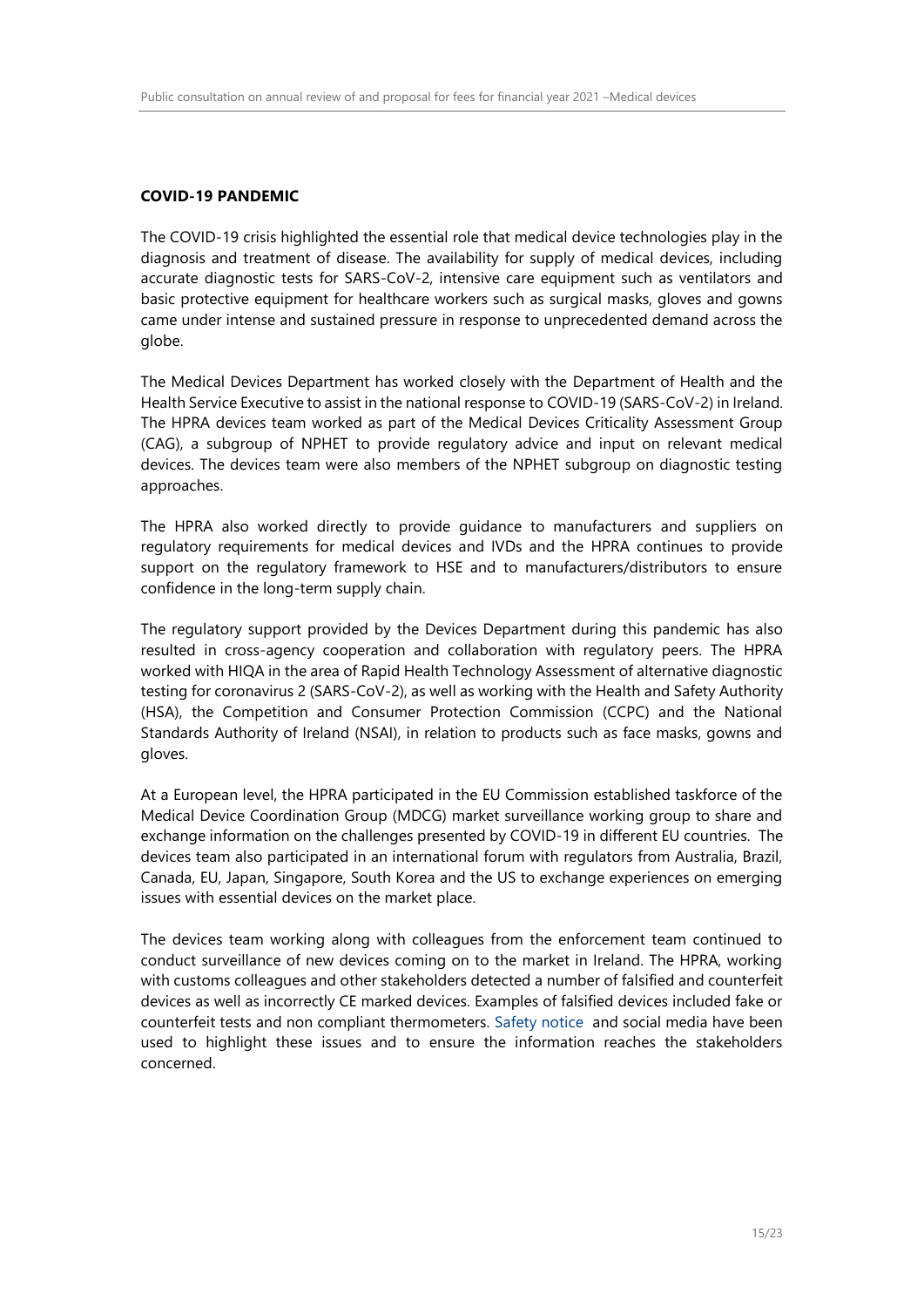To reflect the needs of internal and external stakeholders, a number of COVID-19 specific webpages have been published on the medical devices [webpage](https://www.hpra.ie/homepage/medical-devices/covid-19-updates) to facilitate consolidation of key information and resources.

## **LEGISLATION AND REGULATION**

 $\overline{a}$ 

- We continued our work during 2019 to help ensure an effective and timely implementation of the EU Device Regulations<sup>1</sup> (EUDR) at national and European level. This included:
	- Implementing a HPRA programme plan for development of appropriate resources, process and systems to meet our obligations under the new EUDR;
	- Preparing detailed information relating to the new requirements with respect to the need for national legislation, the timelines and impact on existing national legislation;
	- Contributing to the European Commission's development of the secondary legislation involving implementing and delegating acts;
	- Participating in the new EU Medical Device Coordination Group (MDCG). Chaired by the EU Commission, this group is responsible for the overall coordination and governance of the regulatory system;
	- Participating in the EU Working Groups tasked with developing guidance for specific functional areas.

We continued to engage with the Department of Health throughout 2019 on policy and legislative issues arising from implementation of the new EU Regulations. At national level, we further developed our national fee-based funding model for medical devices to recover costs associated with our medical device activities. The model was revised in 2019 to streamline the approach and address some of the comments and feedback received following its initial introduction.

- The HPRA continues to play a significant role in the development of EU regulatory systems and mechanisms to promote co-ordination, co-operation and consistency. This included:
	- Re-election to the Executive Group of the Competent Authorities for Medical Devices (CAMD) network. This group has successfully worked in partnership with the EU Commission over the last number of years to help develop the regulatory system in Europe;
	- Participation in the CAMD's Implementation Task Force (ITF) and Transition Subgroup (TSG) which aim to improve co-ordination and consistency of implementation of the new EU Regulations and published guidance on what it means to be compliant by the date of application of the Regulations as well as proposing key areas for the Joint Plan on MDR Implementation;
	- Continuing to lead the work of the clinical investigation and evaluation working group (CIEWG), acting as the co-chair with the EU Commission.

<sup>1</sup> Regulation (EU) 2017/745 on medical devices and Regulation (EU) 2017/746 on *in vitro* diagnostic medical devices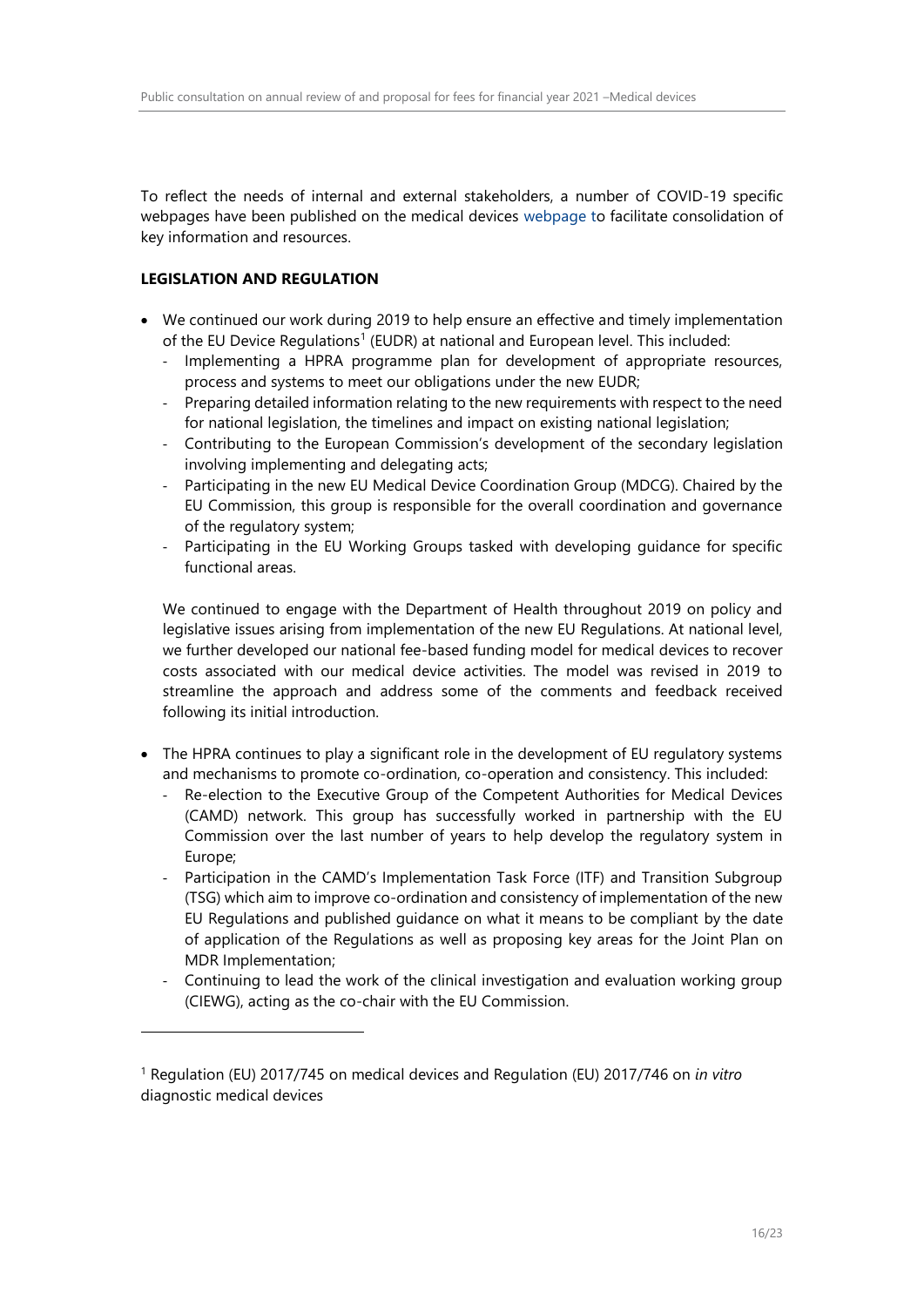- We continued to participate actively in initiatives to promote regulatory convergence and harmonisation of medical devices globally through the International Medical Device Regulators Forum (IMDRF). This involved:
	- Participation in the IMDRF Management Committee as part of the European delegation (along with the EU Commission, France and Germany);
	- Continuing to act as the IMDRF secretariat for the National Competent Authority Report (NCAR) Exchange programme. We also participated in a number of different IMDRF working groups including the group on Medical Device Single Audit Programme (MDSAP);
	- Contributing to discussions and development of the Medical Device Single Review Programme, which relates to product review;
	- Contributing to briefings for the EU Commission for the purposes of the MDSAP Regulatory Authority Committee discussions and also encouraging discussions at EU level to further Europe's future engagement in the programme.

#### **BREXIT PREPARATIONS**

Preparations for Brexit, in conjunction with cross organisational departments, have continued in 2019 and 2020 and have included participation in stakeholder meetings, development of website and guidance material, registering new organisations establishing in Ireland as a result of Brexit. The HPRA has continued to have extensive communication with manufacturers and authorised representatives at national level to ensure appropriate awareness of the implications of a no-deal Brexit for medical devices. We have also led on EU work with other competent authorities to promote awareness and to prevent adverse impacts on medical devices used in Ireland. HPRA has provided support to the HSE and the Department of Health in the Brexit operations groups.

## **STAKEHOLDERS AND PARTNERS**

- Our work to further developing our stakeholder engagement and communication with medical devices stakeholders continued throughout 2019. This included the promotion of direct reporting of incidents and medical devices issues by device users and members of the public. We also continued our engagement with health services and healthcare professionals to encourage reporting and raise awareness of the roles and activities of the HPRA. We again promoted the adoption and communication of the HPRA step-by-step guide to user reporting which is targeted at healthcare providers.
- The HPRA undertook a number of communication initiatives to raise awareness of the impact and requirements arising from the new EUDR. During 2019, we:
	- Supported the TOPRA 2019 symposium on medical devices for manufacturers in Dublin. The event, which included a number of presentations from HPRA staff members, was attended by approx140 medical device participants;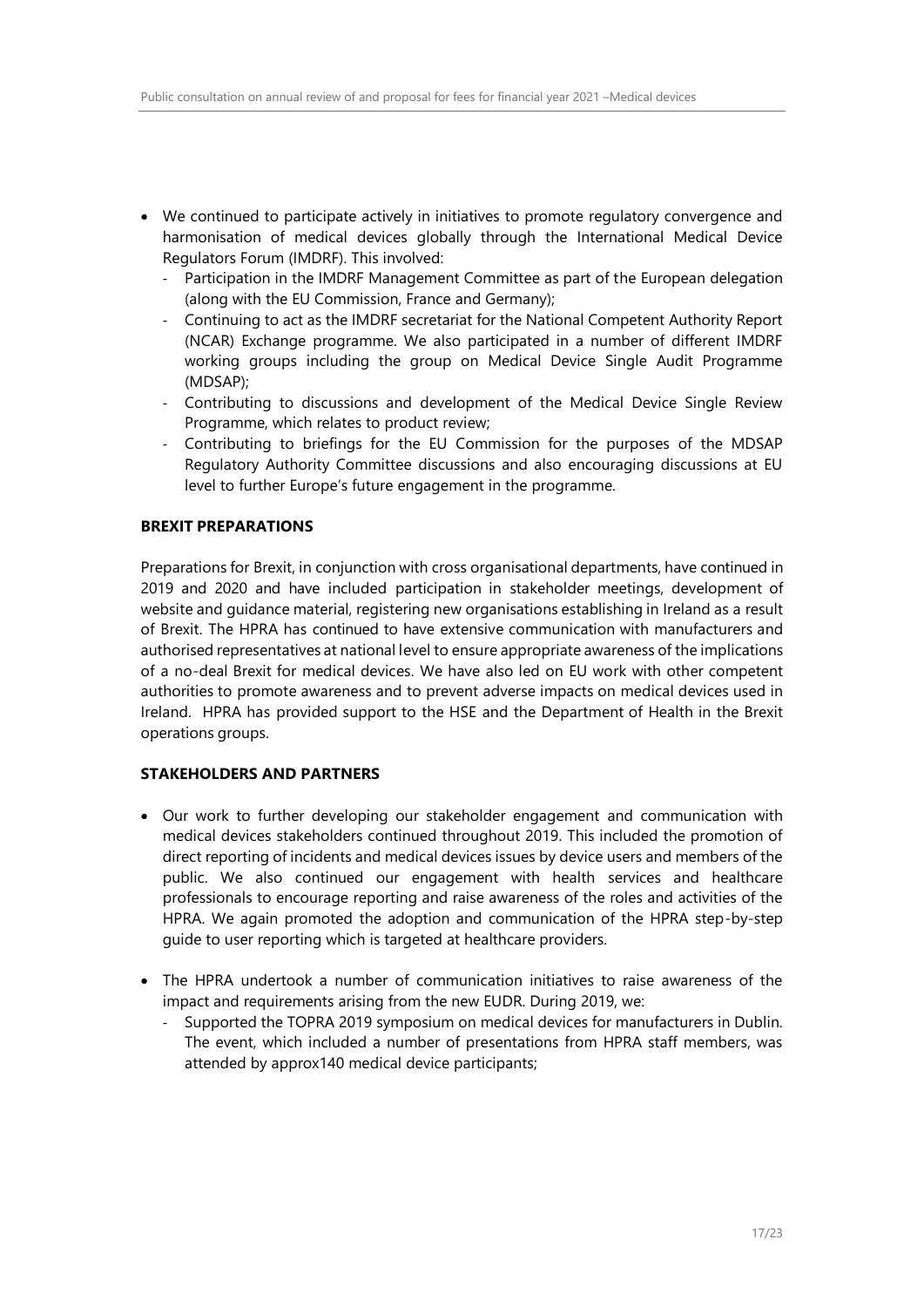- Developed and delivered a new workshop on medical devices for the IPPOSI Patient Education Programme Module on Regulatory Affairs;
- Continued to update the HPRA website and social media channels to provide information and guidance regarding EUDR;
- Provided briefings, advice and workshops on the new Regulations to a range of different stakeholders including notified bodies and distributors.
- Throughout the year, we engaged in ongoing strategic, operational and communication initiatives on a bilateral and multilateral basis with European and international authorities, and the EU Commission. We also further developed our bilateral partnerships with a number of those authorities. In addition, we participated in operational and strategic discussions on developing cooperation between the CAMD and the Heads of Medicines Agencies (HMA) networks.
- The HPRA continues to deliver a programme of presentations and talks to a range of external stakeholders.
- The HPRA also continued, during 2019, on the development of the medical devices department with the further introduction of organisational improvement and efficiencies. These included the seamless introduction of remote working for the majority of the team during the COVID-19 crisis.

### **Fee based funding**

Fees for medical devices were introduced in January 2017 following extensive consultation with industry to cover the costs of the HPRA's medical device regulatory activities. The model was amended during 2018 to reflect feedback received from affected stakeholders and is now based on a cost recovery model which relies on subventions from the Department of Health.

#### **Case Workloads**

#### Vigilance and Compliance

There has been ongoing work with the HSE in various National Incident Management Teams during 2018 – 2019 and case work continues to lead to the identification of significant issues that require increased monitoring and oversight by HPRA.

To date in 2020, the vigilance workload continues at consistent levels, with an increase in complexity in relation to vigilance cases. Year to date (January to end June), 964 vigilance cases were opened and reviewed. Also in this period, among other communications, 8 HPRA safety notices and 59 NCAR's were issued nationally, across Europe and internationally. The HPRA continues to be very active at a European level in the area of vigilance.

Work has continued to enhance the vigilance function through the introduction of a signal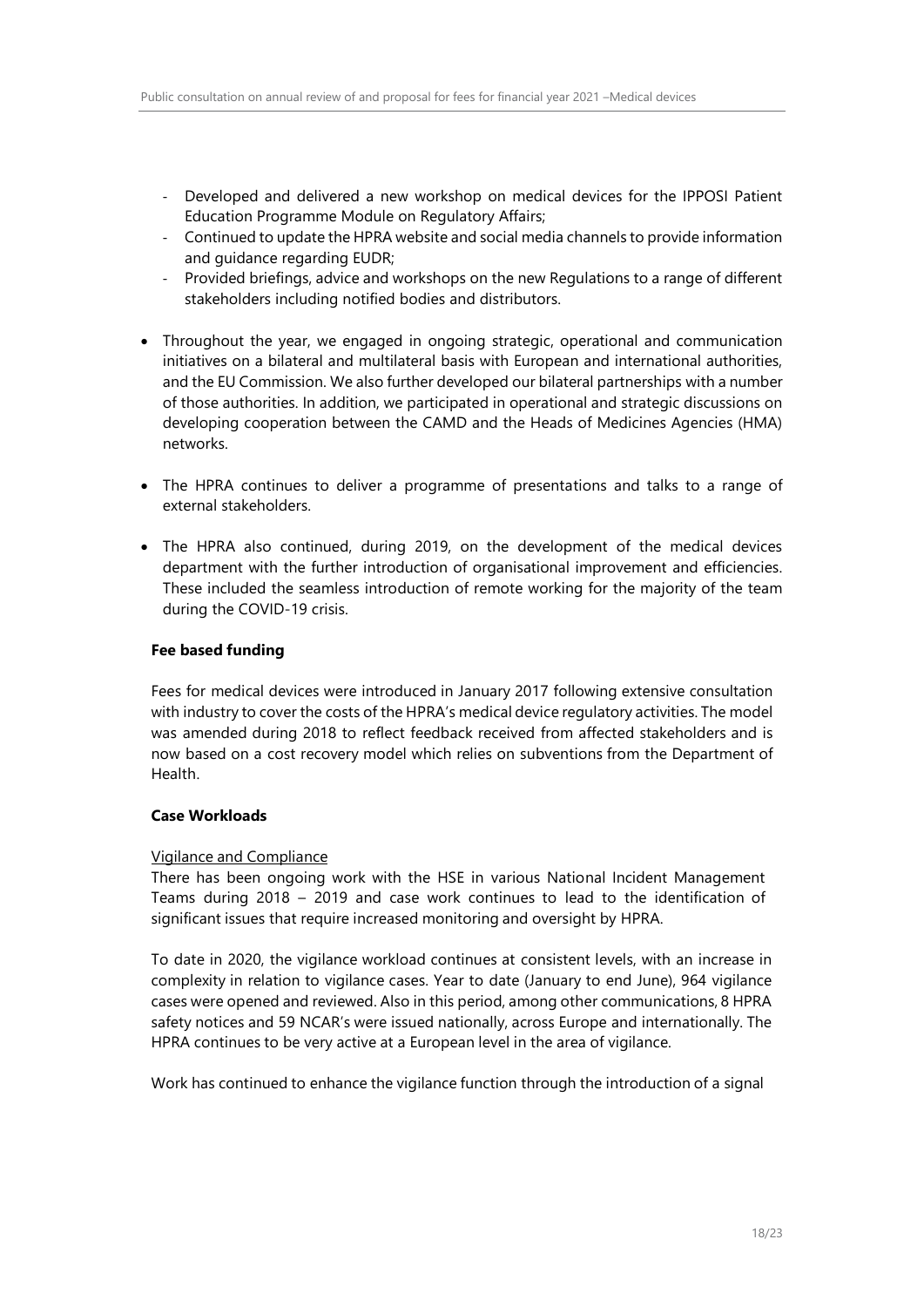detection and trend analysis system on medical device vigilance data. The aim of this system is to analyse the data on all vigilance reports received to identify trends, patterns or signals relating to medical devices at an earlier stage and to further enhance the contribution of the vigilance function to the overall regulatory system for medical devices.



See charts showing activity levels below.

*Graph 1: Number of Vigilance Reports Received (2015 to end of June 2020)*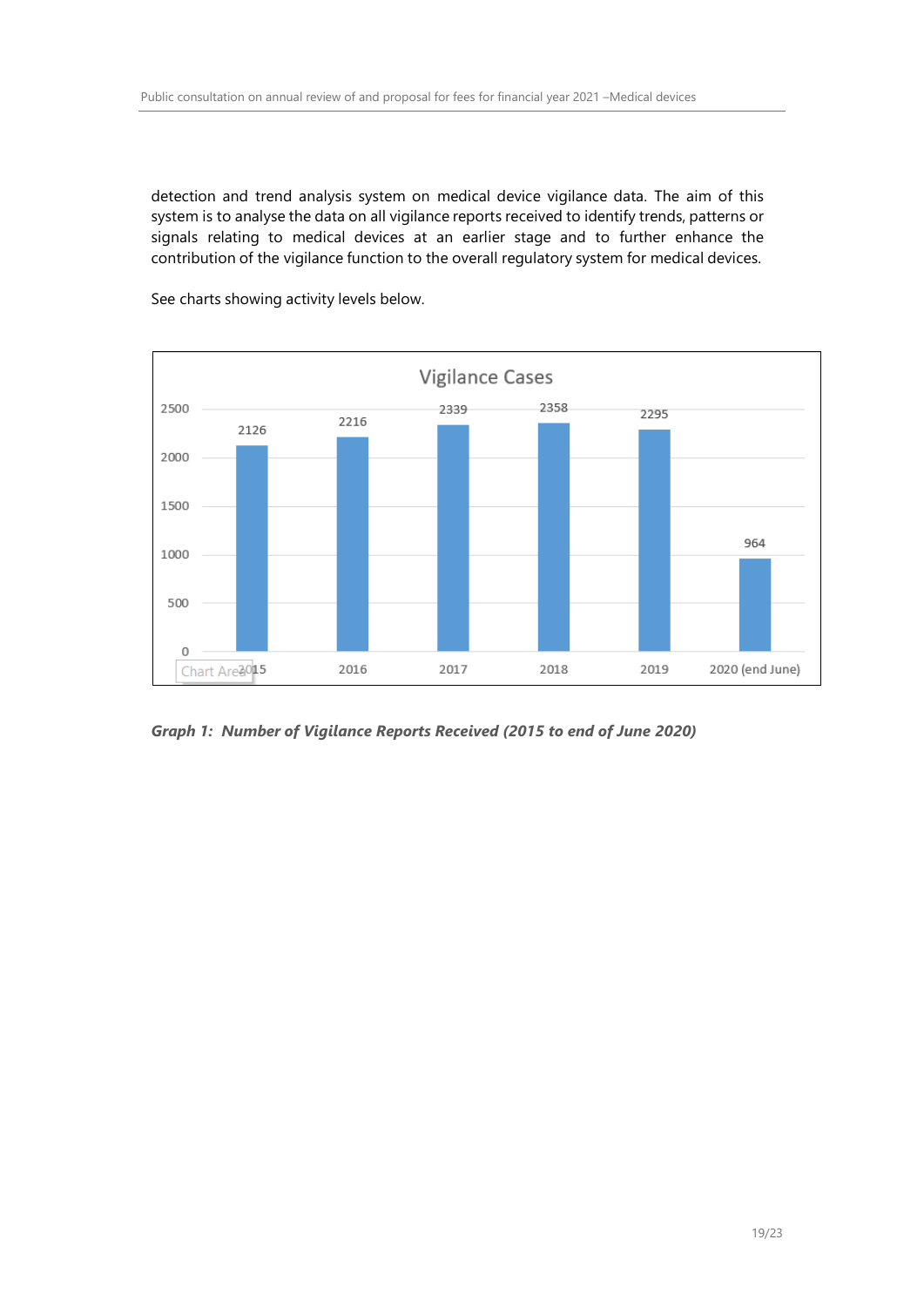

*Graph 2: Number of Field Actions affecting Irish Market (2015 to end of June 2020)*

## **Designation and Monitoring of Notified Bodies**

#### Surveillance Cases

In line with the EU Commission's 2012 Joint Plan for Immediate Actions, the HPRA has, over recent years, been developing and reinforcing its market surveillance activities for medical devices. The HPRA has implemented a lifecycle approach to surveillance focused on protecting the health and safety of those who use medical devices by ensuring that all devices on the Irish market comply with the relevant European directives.

During 2019, the HPRA continued to develop its lifecycle approach to market surveillance and investigated 309 market surveillance cases.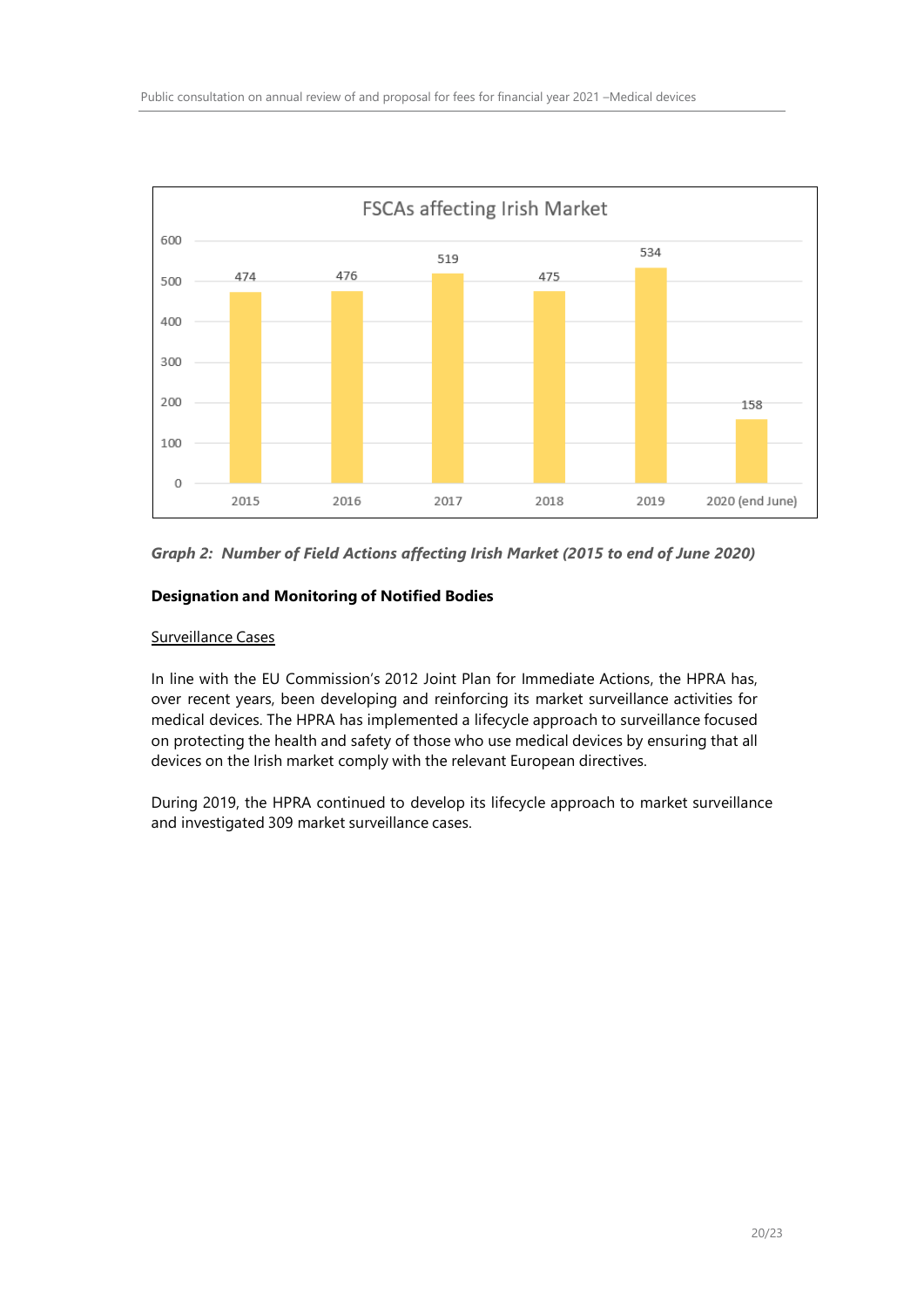

#### *Graph 3: Number of Market Surveillance Cases (2015 to end of June 2020)*

The HPRA has, in particular since 2014, increased its level of proactive market surveillance activities to check conformance of marketed medical devices with the essential requirements defined in the legislation to help ensure performance and safety and to protect public health. In addition to documentation and labelling checks, this has also included an increased emphasis on sampling and analysis of products from the market place and detailed reviews of technical and clinical documentation. These proactive activities include assessment of specific devices, groups of devices or issues identified through the review of scientific data and literature.

The HPRA intends to continue to increase its level of proactive market surveillance activity for medical devices to help ensure that all medical devices placed on the Irish and European market are safe and meet the requirements of the legislation and to help prepare and provide guidance on new legislative requirements arising from the new EU Regulations.

In addition, a significant number of queries for advice on regulatory issues have been processed. In 2019, we conducted nine audits relating to medical devices. These were comprised of one for cause audit and eight were based on proactive market surveillance projects and notified body surveillance/assessment.

#### Technical file reviews

A total of eight technical file reviews were initiated in 2019. Technical file reviews require input across the assessment and clinical teams and are related to proactive surveillance work. Reactive cases were also initiated due to concerns raised by external stakeholders regarding products where the manufacturer with legal responsibility for the product is based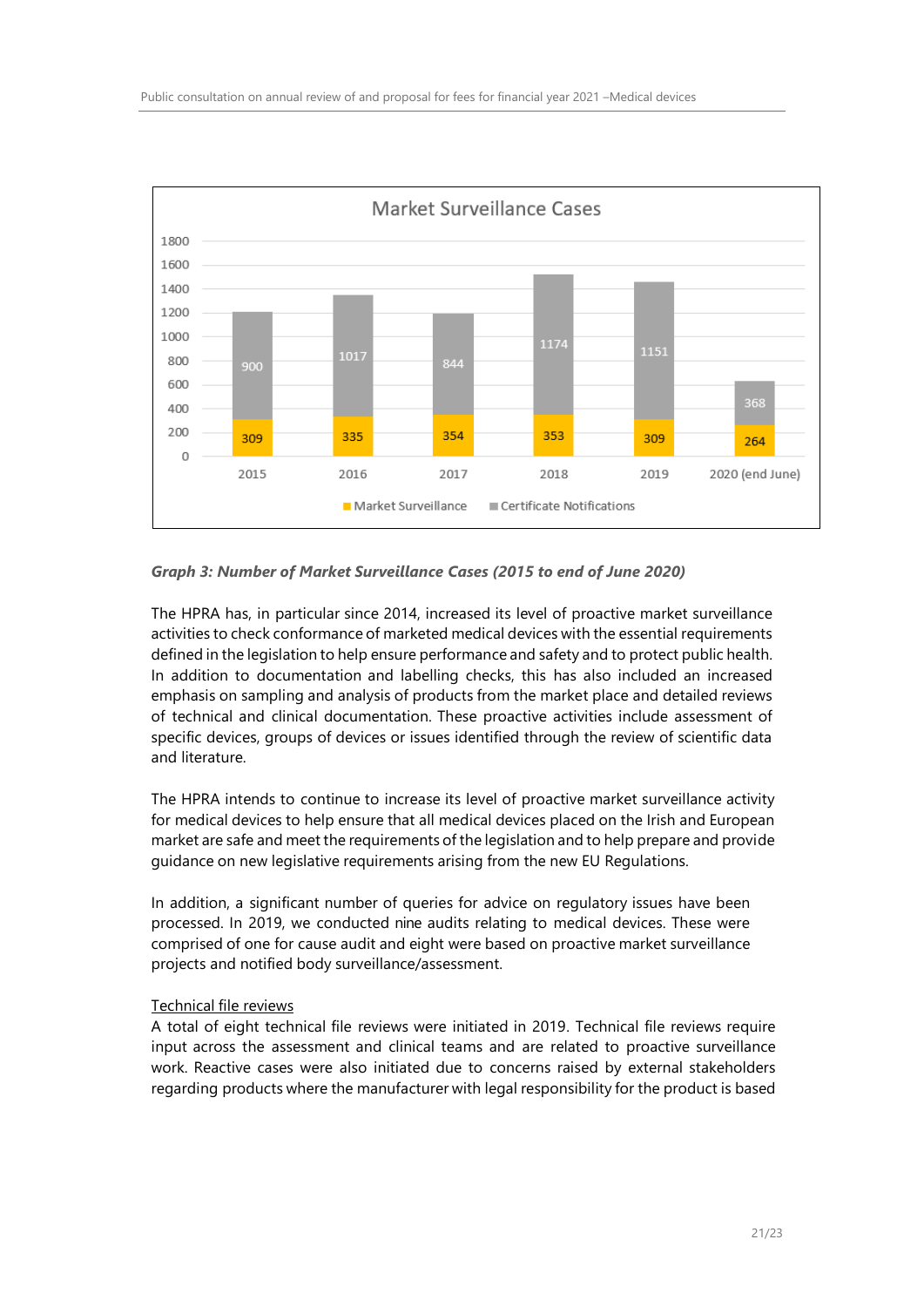in Ireland or the product has been certified by the Irish Notified Body.

### Clinical Evaluation Review

Since 2015, the HPRA has increased its activities further in the assessment of clinical data presented by manufacturers to support the safety and performance of their device. The work was undertaken reactively in response to a number of specific device issues highlighted during the year and proactively as part of our ongoing market surveillance activities. This work also formed a significant part of our notified body designation and oversight activities both at national level and European level as part of EU joint assessment activities.



*Graph 4: Number of Technical File Review Cases created (2015 to end of June 2020)*

## Product registrations

In 2019, the HPRA received 5414 notifications of new medical devices to the medical device register, with 500 device amendments received. In addition, 65 new organisations as Irishbased manufacturers or authorised representatives for class I, custom-made, *in-vitro* diagnostic medical devices, as manufacturers of system or procedure packs, or as sterilisers of medical devices, have been notified. Registration of these devices in the Member State in which the manufacturer or its authorised representative is based is required by legislation as there is a self-declaration of conformity made by the manufacturer.

This increase in new organisations registering has already impacted on the number of market surveillance activities undertaken with regard to the register and it is expected that it will continue to be an ongoing focus of the market surveillance activity.